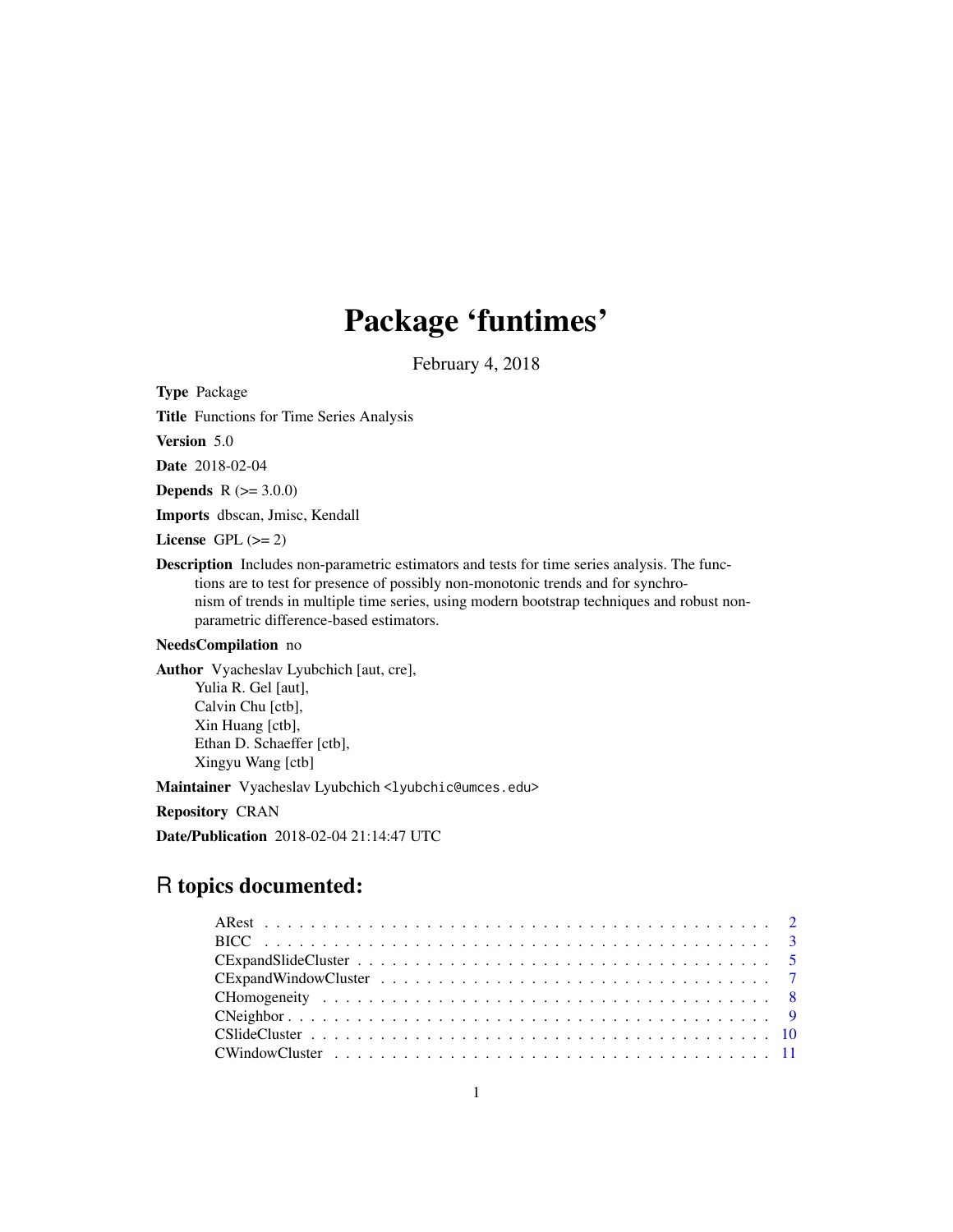#### <span id="page-1-0"></span>2 ARest And 2 ARest And 2 ARest And 2 ARest And 2 ARest And 2 ARest And 2 ARest And 2 ARest And 2 ARest And 2

| Index |  |  |  |  |  |  |  |  |  |  |  |  |  |  |  |  |  |  |  |  |  |
|-------|--|--|--|--|--|--|--|--|--|--|--|--|--|--|--|--|--|--|--|--|--|

ARest *Estimation of Autoregressive (AR) Parameters*

# Description

Estimate parameters  $\phi$  of autoregressive time series model

$$
X_t = \sum_{i=1}^p \phi_i X_{t-i} + e_t,
$$

by default using robust difference-based estimator and Bayesian information criterion (BIC) to select the order p. This function is mainly employed for time series filtering in functions [sync.test](#page-23-1) and [wavk.test](#page-28-1).

#### Usage

 $ARest(x, ar.order = NULL, ar.method = "HVK", BIC = TRUE)$ 

# Arguments

| $\mathsf{x}$ | a time series vector.                                                                                                                                                                                                                                                                                          |
|--------------|----------------------------------------------------------------------------------------------------------------------------------------------------------------------------------------------------------------------------------------------------------------------------------------------------------------|
| ar.order     | order of autoregressive model when BIC = FALSE, or the maximal order for<br>BIC-based filtering. Default is $round(10*log10(length(x)))$ .                                                                                                                                                                     |
| ar.method    | method of estimating autoregression coefficients. Default "HVK" delivers robust<br>difference-based estimates by Hall and Van Keilegom (2003). Alternatively,<br>options of ar function can be used, such as "burg", "ols", "mle", and "yw".                                                                   |
| BIC.         | logical value indicates whether the order of autoregressive filter should be se-<br>lected by Bayesian information criterion (BIC). If TRUE (default), models of<br>orders $p = 0,1,,ar.$ order or $p = 0,1,,round(10*log10(length(x)))$ are<br>considered, depending on whether ar . order is defined or not. |

# Details

The same formula for BIC is used consistently for all methods:

 $BIC = n \ln(\hat{\sigma}^2) + k \ln(n),$ 

where  $n = \text{length}(x)$ ,  $k = p + 1$ .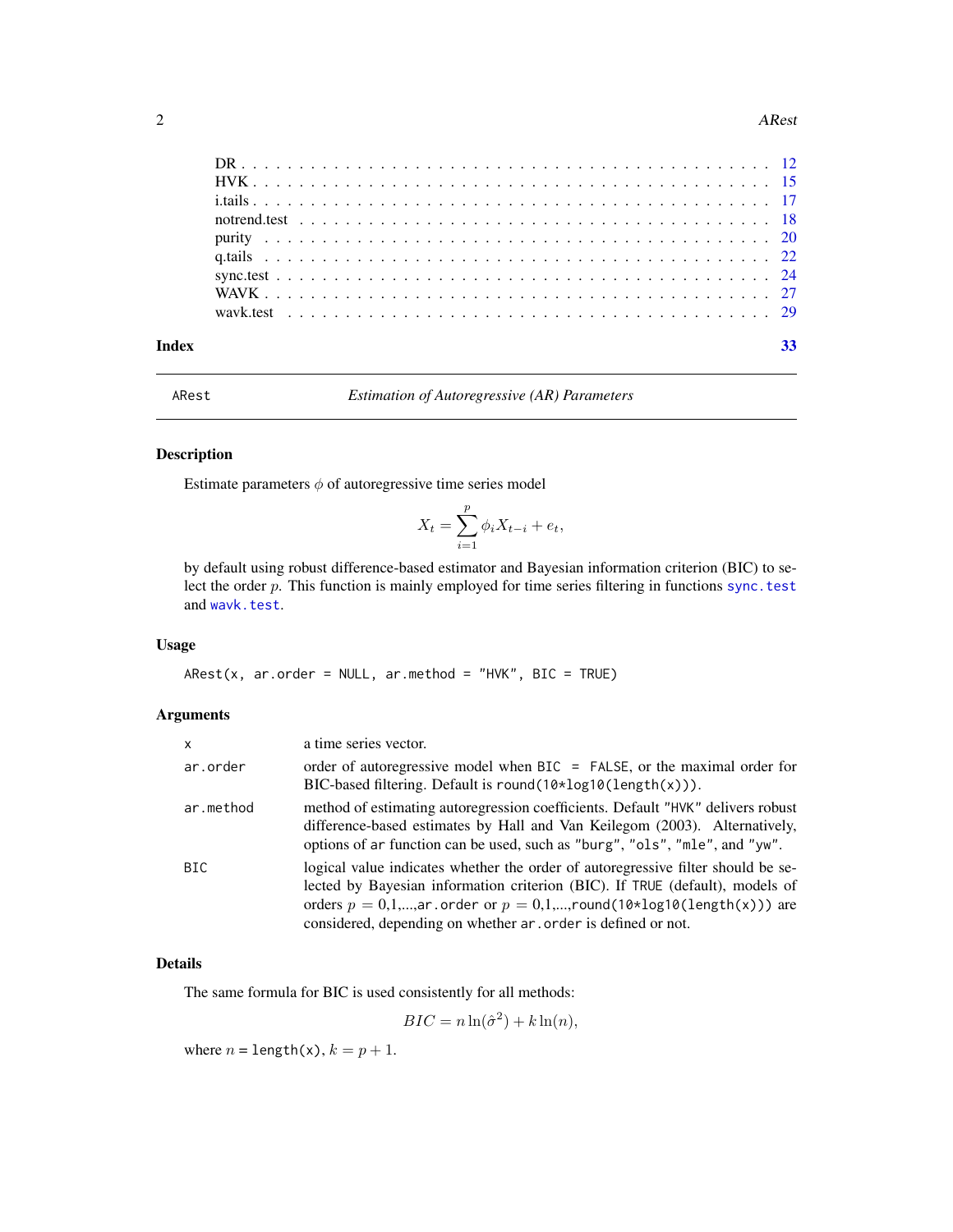#### <span id="page-2-0"></span>BICC 3

# Value

A vector of estimated AR coefficients. Returns numeric(0) if the final  $p = 0$ .

#### Author(s)

Vyacheslav Lyubchich

#### References

Hall, P. and Van Keilegom, I. (2003). Using difference-based methods for inference in nonparametric regression with time series errors. *Journal of the Royal Statistical Society: Series B (Statistical Methodology)*, 65: 443–456. DOI: [10.1111/1467-9868.00395](http://dx.doi.org/10.1111/1467-9868.00395)

# See Also

[ar](#page-0-0), [HVK](#page-14-1), [sync.test](#page-23-1), [wavk.test](#page-28-1)

#### Examples

```
# Fix seed for reproducible simulations:
set.seed(1)
#Simulate some time series, possibly with trend:
n < - 100Y \le -\arima.sim(n = n, list(order = c(2, 0, 0), ar = c(-0.7, -0.1)))plot.ts(Y)
#Estimate the coefficients:
ARest(Y) #HVK by default
ARest(Y, ar.method = "yw") #Yule--Walker
ARest(Y, ar.method = "burg") #Burg
```
BICC *BIC-Based Spatio-Temporal Clustering*

#### Description

Apply the algorithm of unsupervised spatio-temporal clustering TRUST (Ciampi et al., 2010), with automatic selection of its tuning parameters Delta and Epsilon based on Bayesian information criterion (BIC).

#### Usage

```
BICC(X, Alpha = NULL, Beta = NULL, theta = 0.8, p, w, s)
```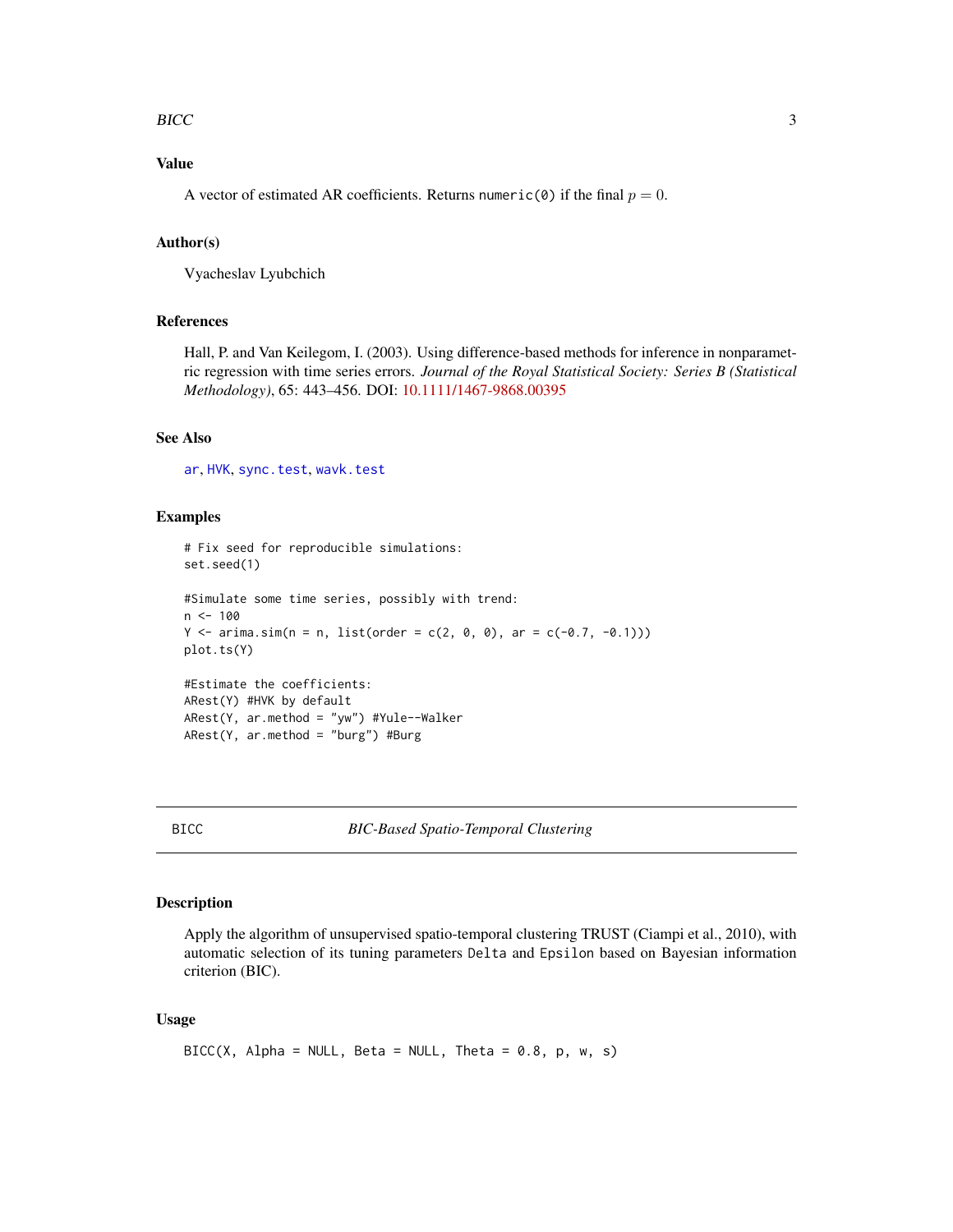#### <span id="page-3-0"></span>Arguments

| $\times$ | a matrix of time series to be clustered (time series in columns).                                                                                  |
|----------|----------------------------------------------------------------------------------------------------------------------------------------------------|
| Alpha    | lower limit of the time series domain, passed to CS1ideCluster.                                                                                    |
| Beta     | upper limit of the time series domain, passed to CS1ideCluster.                                                                                    |
| Theta    | connectivity parameter, passed to CS1ideCluster.                                                                                                   |
| p        | number of layers (time series observations) in each slide.                                                                                         |
| W        | number of slides in each window.                                                                                                                   |
| -S       | step to shift a window, calculated in number of slides. Recommended values are<br>1 (overlapping windows) or equal to w (non-overlapping windows). |

# Details

This is the upper-level function for time series clustering. It exploits the functions [CWindowCluster](#page-10-1) and [CSlideCluster](#page-9-1) to cluster time series based on closeness and homogeneity measures. Clustering is performed multiple times with a range of equidistant values for the parameters Delta and Epsilon, then optimal parameters Delta and Epsilon along with the corresponding clustering results are shown (see Schaeffer et al., 2016, for more details).

The total length of time series (number of levels, i.e., nrow(X)) should be divisible by p.

#### Value

A list with the following elements:

| Delta.optimal   | 'optimal' value for the clustering parameter Delta.                                                                 |
|-----------------|---------------------------------------------------------------------------------------------------------------------|
| Epsilon.optimal |                                                                                                                     |
|                 | 'optimal' value for the clustering parameter Epsilon.                                                               |
| Clusters        | vector of length $ncol(X)$ with cluster labels.                                                                     |
| IC              | values of the information criterion (BIC) for each considered combination of<br>Delta (rows) and Epsilon (columns). |
| Delta.all       | vector of considered values for Delta.                                                                              |
| Epsilon.all     | vector of considered values for Epsilon.                                                                            |

#### Author(s)

Ethan Schaeffer, Vyacheslav Lyubchich

#### References

Ciampi, A., Appice, A., and Malerba, D. (2010). Discovering trend-based clusters in spatially distributed data streams. In *International Workshop of Mining Ubiquitous and Social Environments*, pages 107–122.

Schaeffer, E. D., Testa, J. M., Gel, Y. R., and Lyubchich, V. (2016). On information criteria for dynamic spatio-temporal clustering. In A. Banerjee et al. (Eds.) *Proceedings of the 6th International Workshop on Climate Informatics: CI 2016*. NCAR Technical Note NCAR/TN-529+PROC, September 2016, pages 5–8. DOI: 10.5065/D6K072N6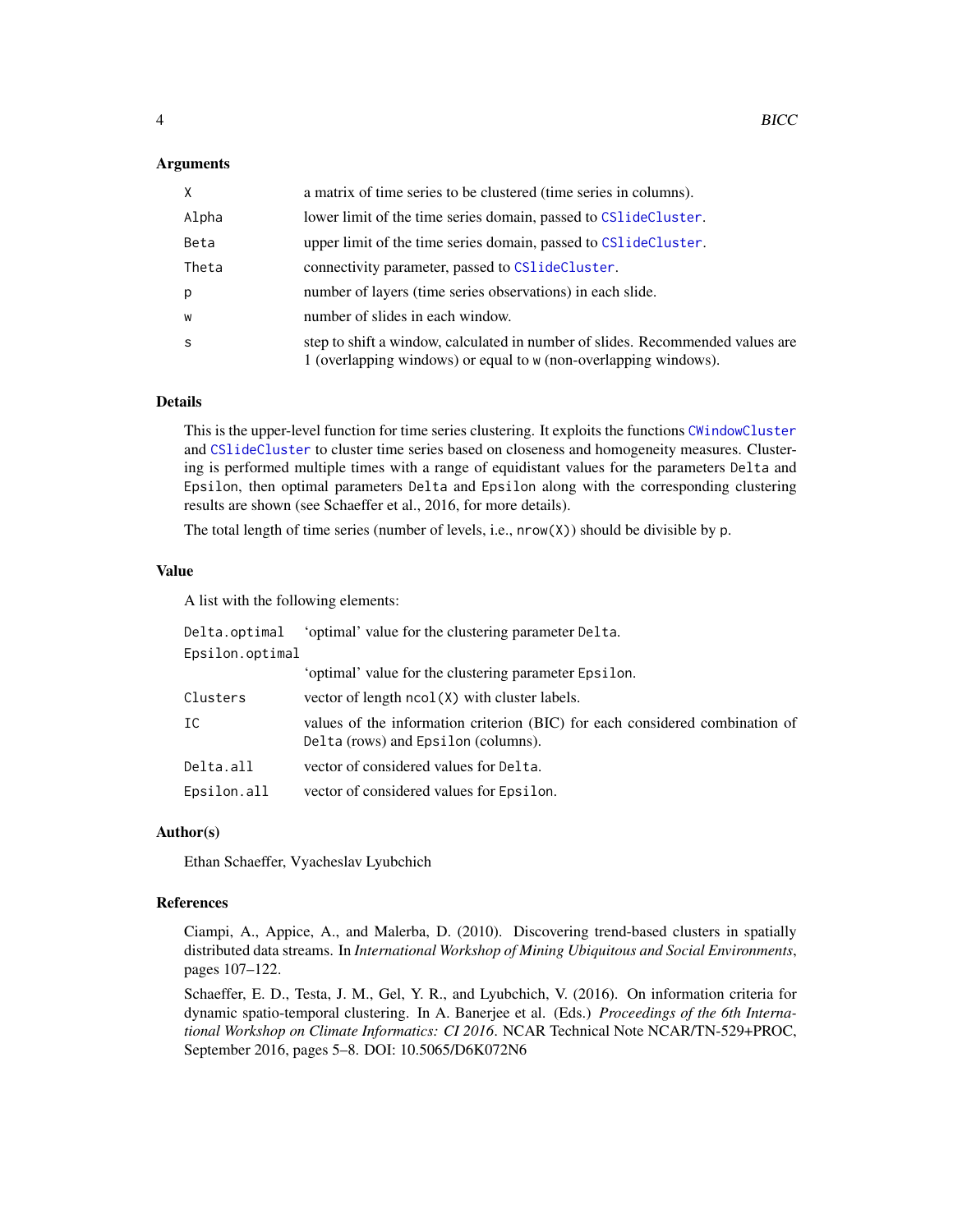# <span id="page-4-0"></span>CExpandSlideCluster 5

# See Also

[CSlideCluster](#page-9-1), [CWindowCluster](#page-10-1), [purity](#page-19-1)

#### Examples

```
# Fix seed for reproducible simulations:
set.seed(1)
##### Example 1
# Similar to Schaeffer et al. (2016), simulate 3 years of monthly data
#for 10 locations and apply clustering:
# 1.1 Simulation
T <- 36 #total months
N <- 10 #locations
phi <- c(0.5) #parameter of autoregression
burn <- 300 #burn-in period for simulations
X \leftarrow sapply(1:N, function(x)
            arima.sim(n = T + burn,list(order = c(length(phi), 0, 0), ar = phi)))[(burn + 1):(T + burn),]colnames(X) <- paste("TS", c(1:dim(X)[2]), sep = "")
# 1.2 Clustering
# Assume that information arrives in year-long slides or data chunks
p <- 12 #number of time layers (months) in a slide
# Let the upper level of clustering (window) be the whole period of 3 years, so
w <- 3 #number of slides in a window
s <- w #step to shift a window, but it does not matter much here as we have only one window of data
tmp \leq BICC(X, p = p, w = w, s = s)# 1.3 Evaluate clustering
# In these simulations, it is known that all time series belong to one class,
#since they were all simulated the same way:
classes \leq rep(1, 10)
# Use the information on the classes to calculate clustering purity:
purity(classes, tmp$Clusters[1,])
##### Example 2
# 2.1 Modify time series and update classes accordingly:
# Add a mean shift to a half of the time series:
X2 \leftarrow XX2[, 1:(N/2)] \leftarrow X2[, 1:(N/2)] + 3classes2 \leftarrow \text{rep}(c(1, 2), \text{each} = N/2)# 2.2 Re-apply clustering procedure and evaluate clustering purity:
tmp2 < - BICC(X2, p = p, w = w, s = s)tmp2$Clusters
purity(classes2, tmp2$Clusters[1,])
```
<span id="page-4-1"></span>CExpandSlideCluster *Slide-Level Time Series Cluster Expansion*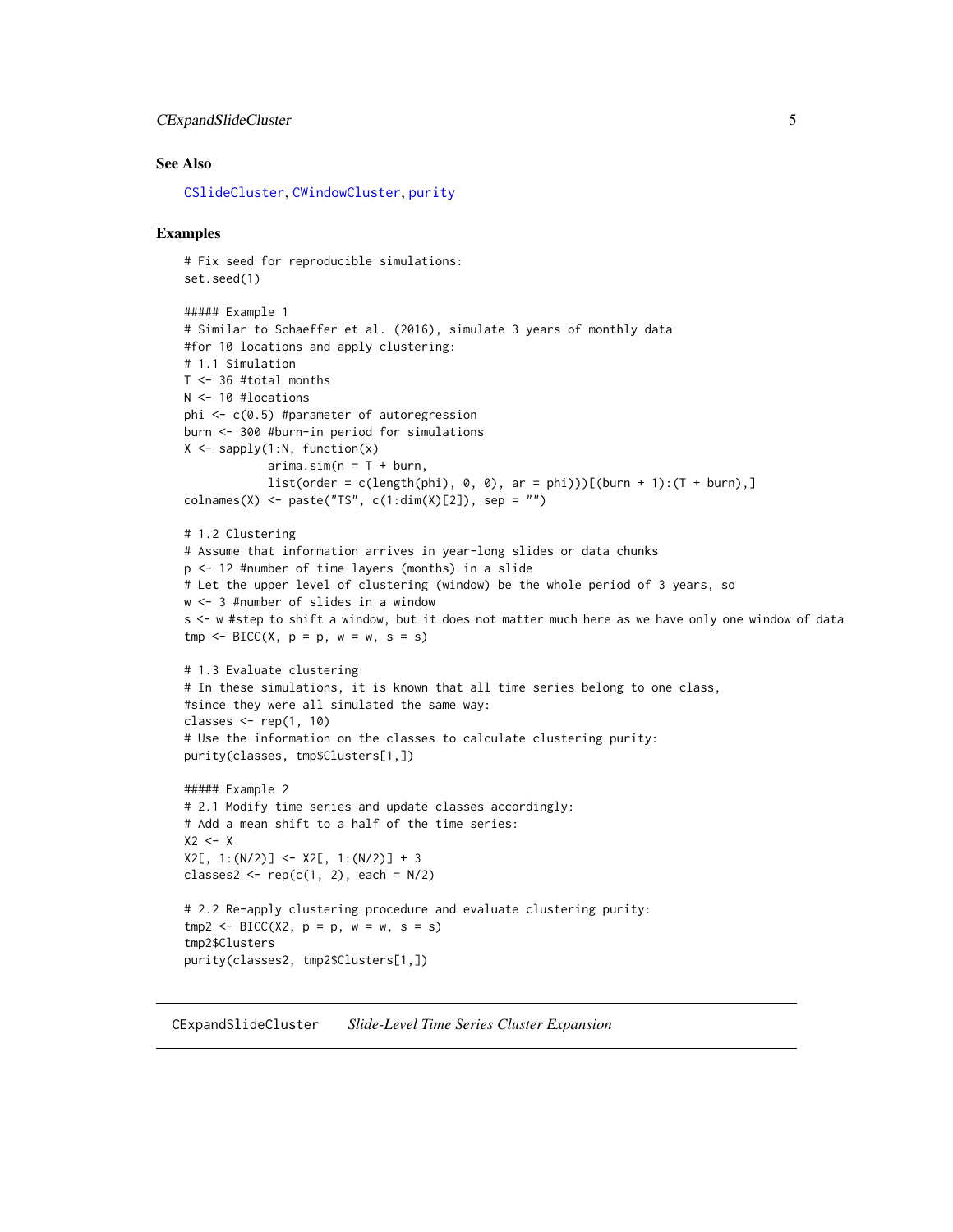<span id="page-5-0"></span>This is an auxiliary function to expand a slide-level time series cluster, based on Ciampi et al. (2010).

# Usage

```
CExpandSlideCluster(u, Xuncl, Alpha, Beta, Delta, Theta)
```
#### Arguments

| u     | a time series vector $\_\_$ a seed to expand the cluster.                                                                  |
|-------|----------------------------------------------------------------------------------------------------------------------------|
| Xuncl | a time series vector (of the same length as u) or a matrix (time series in columns)<br>containing unclustered time series. |
| Alpha | lower limit of the time series domain.                                                                                     |
| Beta  | upper limit of the time series domain.                                                                                     |
| Delta | closeness parameter, a real value in $[0,1]$ .                                                                             |
| Theta | connectivity parameter, a real value in $[0,1]$ .                                                                          |
|       |                                                                                                                            |

#### Value

A vector of logical values indicating which time series in Xuncl should be included in the slide-level cluster with u.

#### Author(s)

Vyacheslav Lyubchich

# References

Ciampi, A., Appice, A., and Malerba, D. (2010). Discovering trend-based clusters in spatially distributed data streams. In *International Workshop of Mining Ubiquitous and Social Environments*, pages 107–122.

# See Also

[CNeighbor](#page-8-1), [CHomogeneity](#page-7-1), [CSlideCluster](#page-9-1), [CExpandWindowCluster](#page-6-1), [CWindowCluster](#page-10-1)

```
set.seed(123)
u < -rnorm(10)Xuncl <- matrix(rt(50, 5), 10, 5)
Alpha <- min(cbind(u, Xuncl))
Beta <- max(cbind(u, Xuncl))
CExpandSlideCluster(u, Xuncl, Alpha, Beta, Delta = 0.15, Theta = 0.8)
```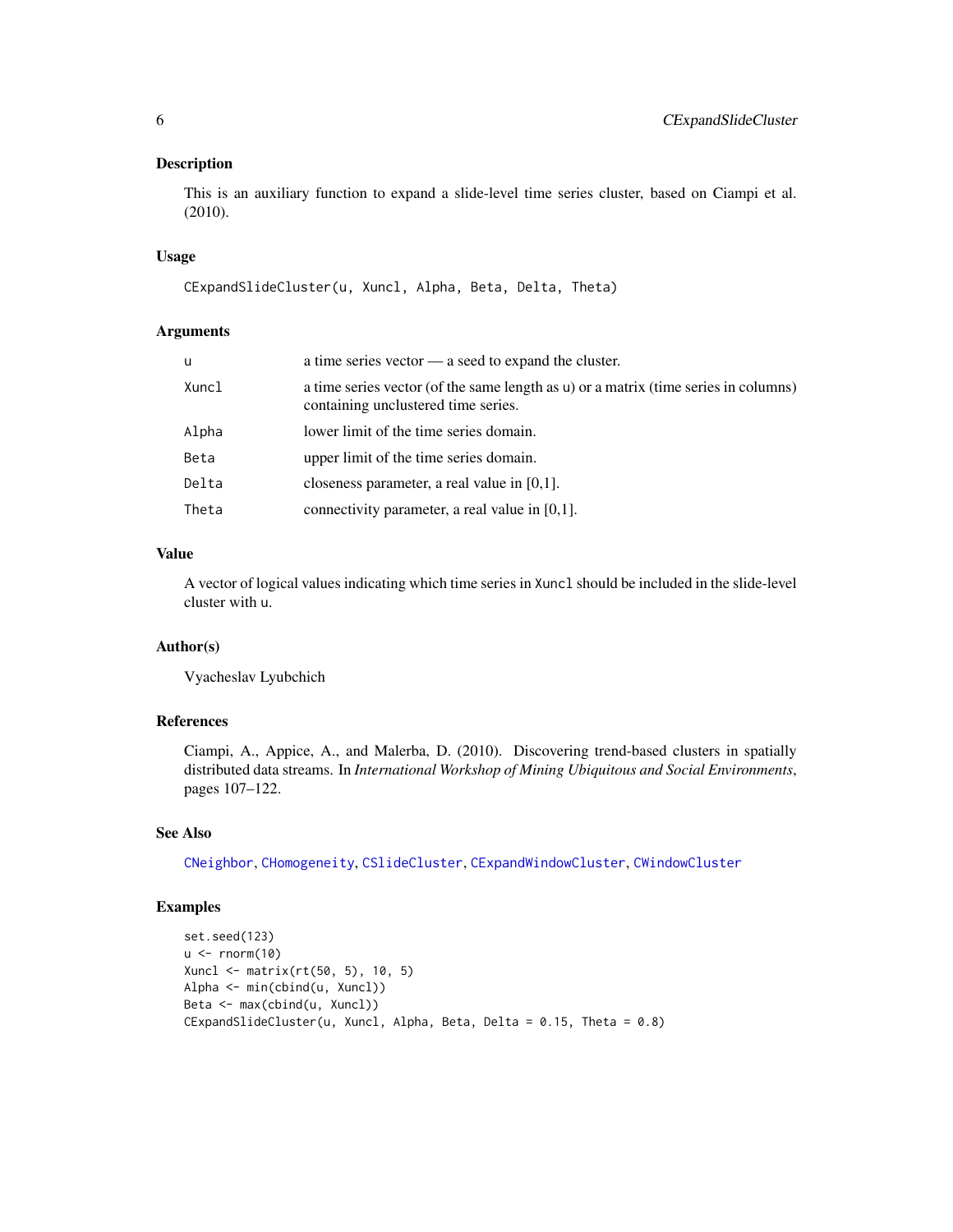<span id="page-6-1"></span><span id="page-6-0"></span>CExpandWindowCluster *Window-Level Time Series Cluster Expansion*

# Description

This is an auxiliary function to expand a window-level time series cluster, based on Ciampi et al. (2010).

# Usage

CExpandWindowCluster(e, Euncl)

# Arguments

| e     | a vector of logical values identifying which time series among Euncl were clus-                      |
|-------|------------------------------------------------------------------------------------------------------|
|       | tered together with e over at least $w*Epsilon$ silon slides within a window (see Defi-              |
|       | nition 7 by Ciampi et al., 2010). This is a seed for window-level clustering.                        |
| Euncl | a square matrix identifying the binary window cluster relation for yet unclus-<br>tered time series. |

# Value

A vector of logical values indicating which time series in Euncl should be included in the windowlevel cluster with e.

#### Author(s)

Vyacheslav Lyubchich

#### References

Ciampi, A., Appice, A., and Malerba, D. (2010). Discovering trend-based clusters in spatially distributed data streams. In *International Workshop of Mining Ubiquitous and Social Environments*, pages 107–122.

#### See Also

[CNeighbor](#page-8-1), [CHomogeneity](#page-7-1), [CSlideCluster](#page-9-1), [CExpandSlideCluster](#page-4-1), [CWindowCluster](#page-10-1)

```
set.seed(123)
e <- sample(c(TRUE, FALSE), 5, replace = TRUE)
Euncl <- matrix(sample(c(TRUE, FALSE), 5, replace = TRUE), 5, 5)
CExpandWindowCluster(e, Euncl)
```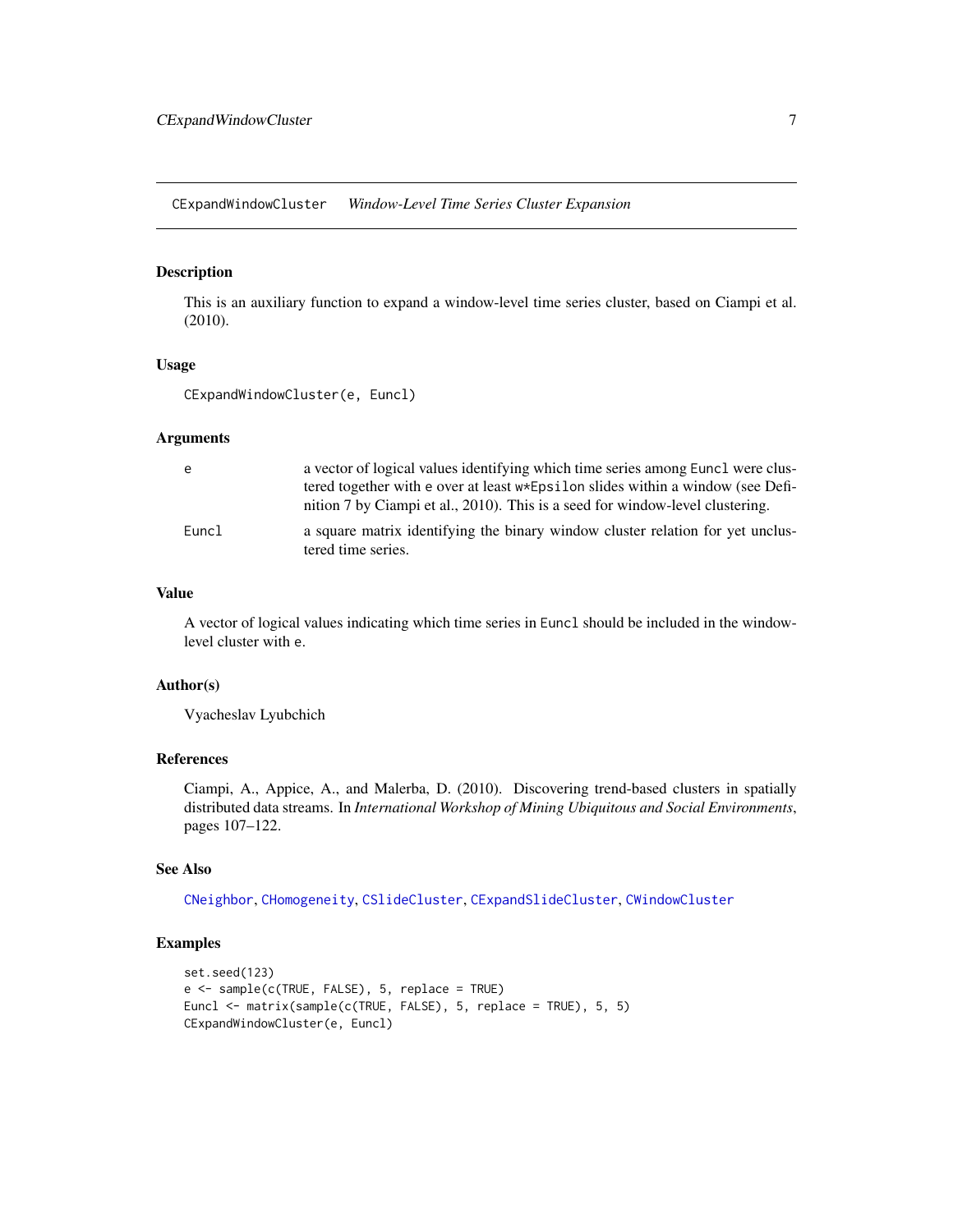<span id="page-7-1"></span><span id="page-7-0"></span>

This is an auxiliary function to check homogeneity of time series cluster, based on Definition 4 by Ciampi et al. (2010).

#### Usage

CHomogeneity(Bu, Bv, Alpha, Beta, Delta)

#### Arguments

| Bv<br>bucket of time series (neighbors) for potential inclusion in the cluster.<br>Alpha<br>lower limit of the time series domain.<br>Beta<br>upper limit of the time series domain.<br>Delta<br>closeness parameter, a real value in $[0,1]$ . | Bu | bucket of time series already included in the cluster. |
|-------------------------------------------------------------------------------------------------------------------------------------------------------------------------------------------------------------------------------------------------|----|--------------------------------------------------------|
|                                                                                                                                                                                                                                                 |    |                                                        |
|                                                                                                                                                                                                                                                 |    |                                                        |
|                                                                                                                                                                                                                                                 |    |                                                        |
|                                                                                                                                                                                                                                                 |    |                                                        |

# Value

A logical value indicating whether time series in Bu and Bv form a homogeneous cluster.

#### Author(s)

Vyacheslav Lyubchich

# References

Ciampi, A., Appice, A., and Malerba, D. (2010). Discovering trend-based clusters in spatially distributed data streams. In *International Workshop of Mining Ubiquitous and Social Environments*, pages 107–122.

# See Also

[CNeighbor](#page-8-1), [CExpandSlideCluster](#page-4-1), [CSlideCluster](#page-9-1), [CExpandWindowCluster](#page-6-1), [CWindowCluster](#page-10-1)

```
Bu \leq rnorm(10)
Bv \leftarrow rnorm(10)
Alpha <- min(c(Bu, Bv))
Beta <- max(c(Bu, Bv))
CHomogeneity(Bu, Bv, Alpha, Beta, Delta = 0.5)
```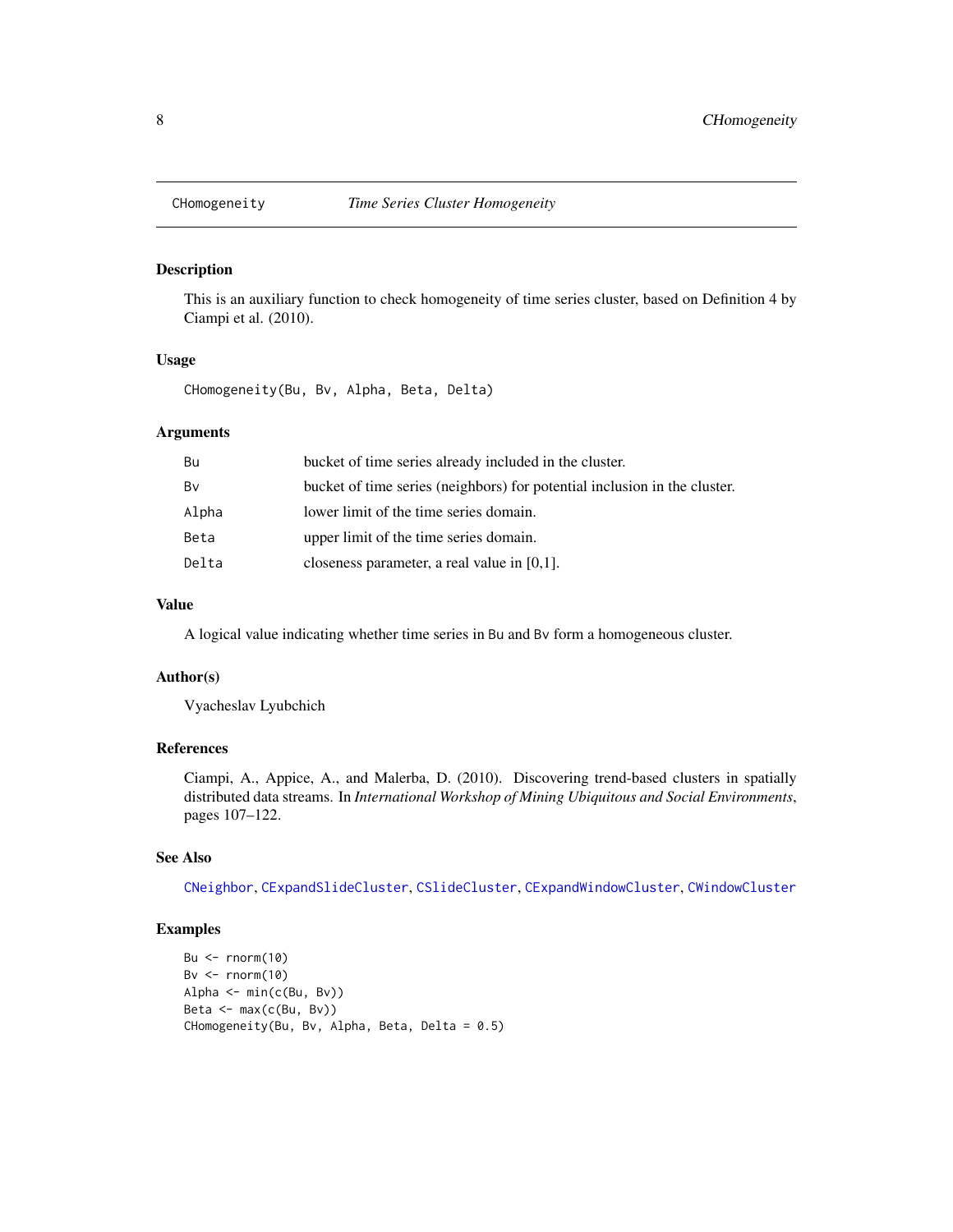<span id="page-8-1"></span><span id="page-8-0"></span>

This is an auxiliary function to identify which time series in Bv are  $E_{\delta}^{\theta}$ -neighbors of Bu, based on Definition 2 by Ciampi et al. (2010).

# Usage

CNeighbor(Bu, Bv, Alpha, Beta, Delta, Theta)

# Arguments

| Bu    | a time series vector for which the neighborhood is investigated.                                                        |
|-------|-------------------------------------------------------------------------------------------------------------------------|
| Bv    | a time series vector (of the same length as Bu) or a matrix (time series in columns)<br>containing potential neighbors. |
| Alpha | lower limit of the time series domain.                                                                                  |
| Beta  | upper limit of the time series domain.                                                                                  |
| Delta | closeness parameter, a real value in $[0,1]$ .                                                                          |
| Theta | connectivity parameter, a real value in $[0,1]$ .                                                                       |

# Value

A vector of logical values indicating which time series in Bv are  $E_{\delta}^{\theta}$ -neighbors of Bu.

# Author(s)

Vyacheslav Lyubchich

#### References

Ciampi, A., Appice, A., and Malerba, D. (2010). Discovering trend-based clusters in spatially distributed data streams. In *International Workshop of Mining Ubiquitous and Social Environments*, pages 107–122.

#### See Also

[CHomogeneity](#page-7-1), [CExpandSlideCluster](#page-4-1), [CSlideCluster](#page-9-1), [CExpandWindowCluster](#page-6-1), [CWindowCluster](#page-10-1)

```
Bu \leftarrow rnorm(10)
Bv \leftarrow rnorm(10)
Alpha <- min(c(Bu, Bv))
Beta <- max(c(Bu, Bv))
CNeighbor(Bu, Bv, Alpha, Beta, Delta = 0.5, Theta = 0.8)
```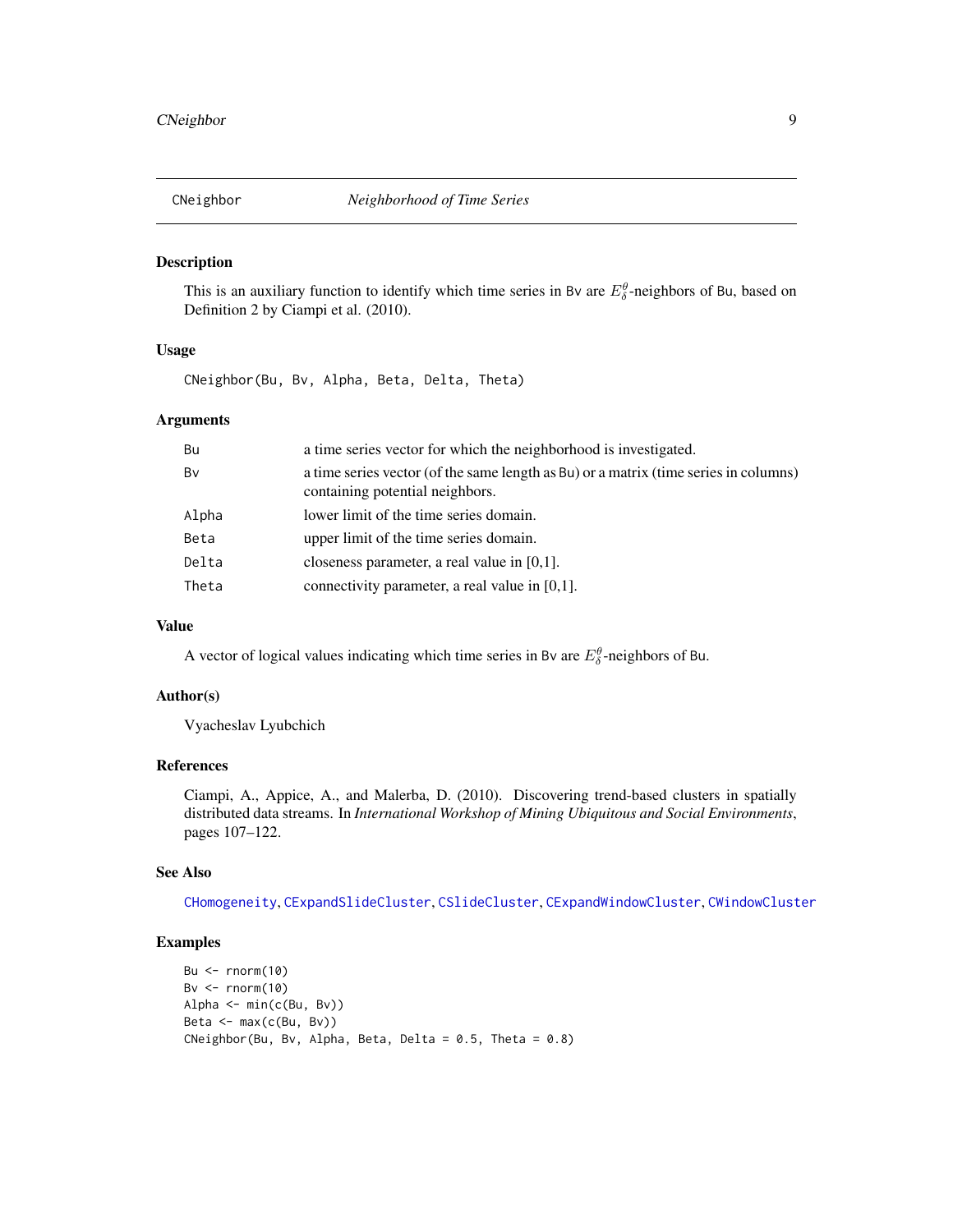<span id="page-9-1"></span><span id="page-9-0"></span>

This function clusters time series at a slide level, based on the Algorithm 1 of Ciampi et al. (2010).

# Usage

CSlideCluster(X, Alpha = NULL, Beta = NULL, Delta = NULL, Theta =  $0.8$ )

# Arguments

| $\times$ | a matrix of time series observed within a slide (time series in columns).                                            |
|----------|----------------------------------------------------------------------------------------------------------------------|
| Alpha    | lower limit of the time series domain.<br>Default is quantile(X)[2] - 1.5*(quantile(X)[4] - quantile(X)[2]).         |
| Beta     | upper limit of the time series domain.<br>Default is quantile(X)[2] + 1.5 $\star$ (quantile(X)[4] - quantile(X)[2]). |
| Delta    | closeness parameter, a real value in [0,1]. Default is $\theta$ . 1 $\star$ (Beta - Alpha).                          |
| Theta    | connectivity parameter, a real value in $[0,1]$ . Default is 0.8.                                                    |

# Value

A vector of length  $\dim(X)[2]$  with cluster labels.

#### Author(s)

Vyacheslav Lyubchich

# References

Ciampi, A., Appice, A., and Malerba, D. (2010). Discovering trend-based clusters in spatially distributed data streams. In *International Workshop of Mining Ubiquitous and Social Environments*, pages 107–122.

# See Also

[CNeighbor](#page-8-1), [CHomogeneity](#page-7-1), [CExpandSlideCluster](#page-4-1), [CExpandWindowCluster](#page-6-1), [CWindowCluster](#page-10-1)

```
set.seed(123)
X <- matrix(rnorm(50), 10, 5)
CSlideCluster(X)
```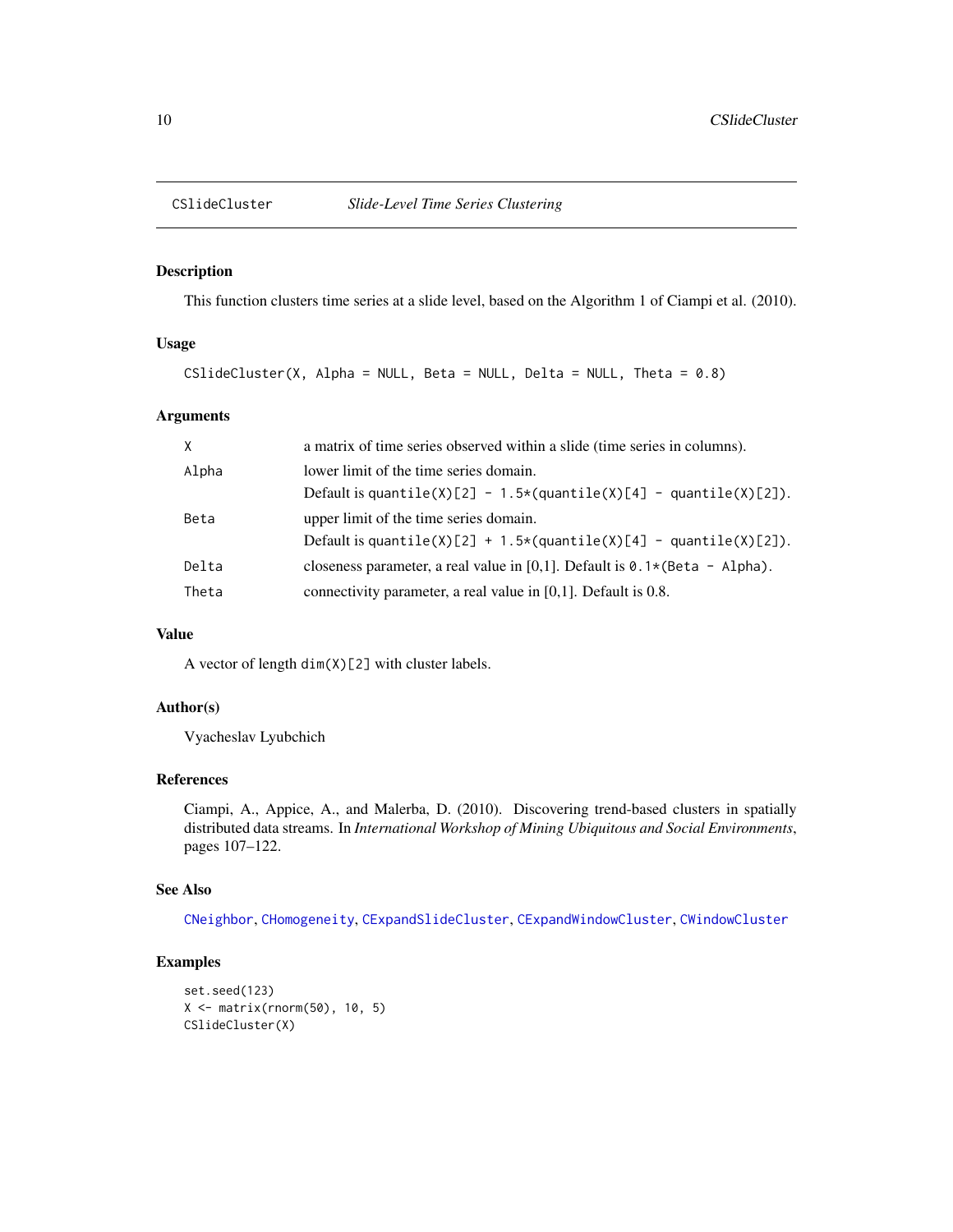<span id="page-10-1"></span><span id="page-10-0"></span>

This function clusters time series at a window level, based on the Algorithm 2 of Ciampi et al. (2010).

#### Usage

```
CWindowCluster(X, Alpha = NULL, Beta = NULL, Delta = NULL, Theta = 0.8,
 p, w, s, Epsilon = 1)
```
# Arguments

| X       | a matrix of time series to be clustered (time series in columns).                                                                                                                                           |
|---------|-------------------------------------------------------------------------------------------------------------------------------------------------------------------------------------------------------------|
| Alpha   | lower limit of the time series domain, passed to CS1ideCluster.                                                                                                                                             |
| Beta    | upper limit of the time series domain, passed to CS1ideCluster.                                                                                                                                             |
| Delta   | closeness parameter, passed to CS1ideCluster.                                                                                                                                                               |
| Theta   | connectivity parameter, passed to CS1 ideCluster.                                                                                                                                                           |
| p       | number of layers (time series observations) in each slide.                                                                                                                                                  |
| W       | number of slides in each window.                                                                                                                                                                            |
| S       | step to shift a window, calculated in number of slides. Recommended values are<br>1 (overlapping windows) or w (non-overlapping windows).                                                                   |
| Epsilon | a real value in $[0,1]$ used to identify each pair of time series that are clustered<br>together over at least w*Epsilon slides within a window (see Definition 7 by<br>Ciampi et al., 2010). Default is 1. |

## Details

This is the upper-level function for time series clustering. It exploits the function [CSlideCluster](#page-9-1) to cluster time series within each slide based on closeness and homogeneity measures. Then, it uses slide-level cluster assignments to cluster time series within each window.

The total length of time series (number of levels, i.e.,  $nrow(X)$ ) should be divisible by p.

#### Value

A vector (if X contains only one window) or matrix with cluster labels for each time series (columns) and window (rows).

#### Author(s)

Vyacheslav Lyubchich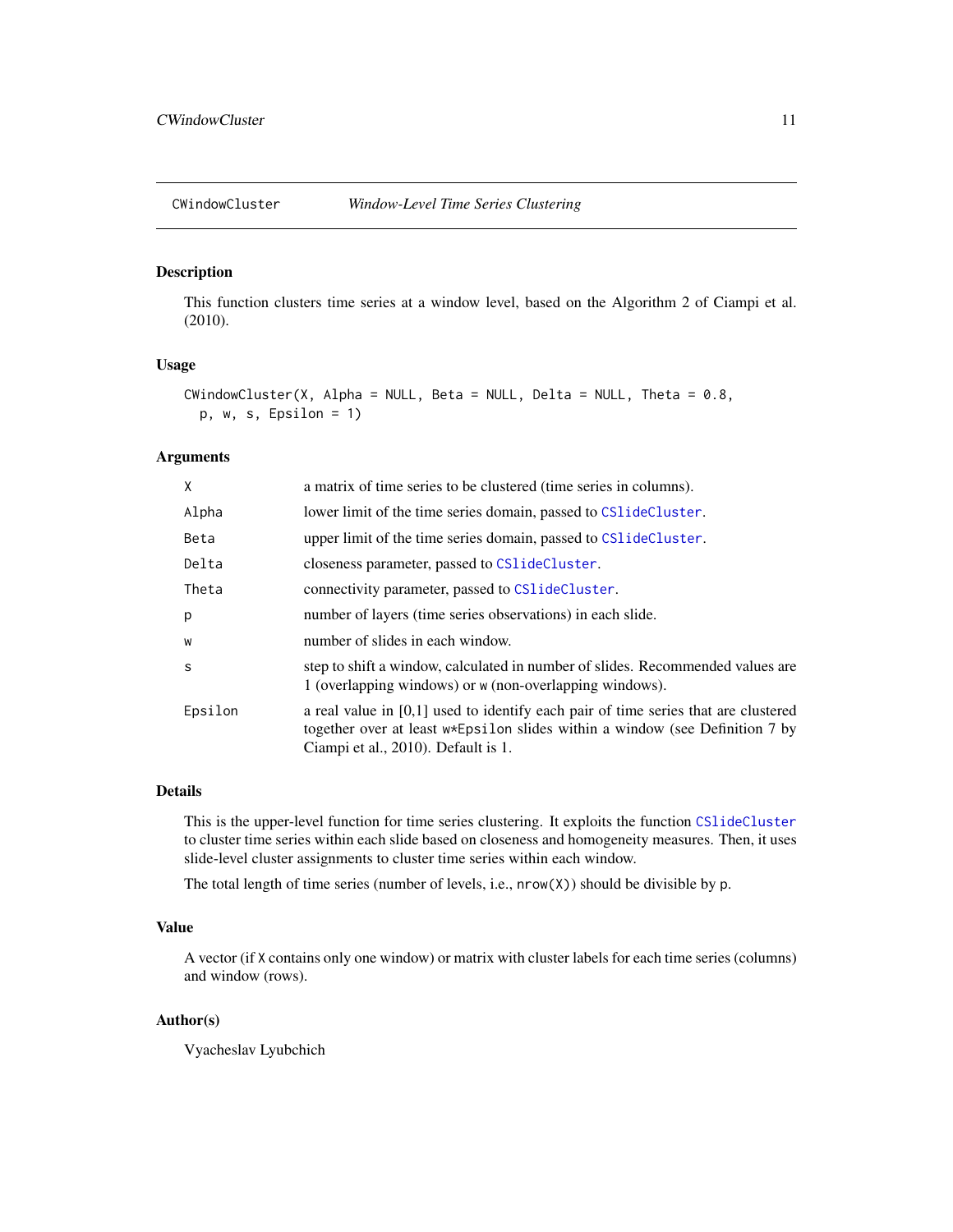#### <span id="page-11-0"></span>References

Ciampi, A., Appice, A., and Malerba, D. (2010). Discovering trend-based clusters in spatially distributed data streams. In *International Workshop of Mining Ubiquitous and Social Environments*, pages 107–122.

# See Also

[CNeighbor](#page-8-1), [CHomogeneity](#page-7-1), [CExpandSlideCluster](#page-4-1), [CExpandWindowCluster](#page-6-1), [CSlideCluster](#page-9-1)

```
#For example, weekly data come in slides of 4 weeks
p <- 4 #number of layers in each slide (data come in a slide)
#We want to analyze the trend clusters within a window of 1 year
w <- 13 #number of slides in each window
s <- w #step to shift a window
#Simulate 26 autoregressive time series with two years of weekly data (52*2 weeks),
#with a 'burn-in' period of 300.
N < -26T \le -2*p*wset.seed(123)
phi <- c(0.5) #parameter of autoregression
X \leq - sapply(1:N, function(x) arima.sim(n = T + 300,
  list(order = c(length(phi), 0, 0), ar = phi))[301:(T + 300),]colnames(X) <- paste("TS", c(1:dim(X)[2]), sep = "")
tmp \le CWindowCluster(X, Delta = NULL, Theta = 0.8, p = p, w = w, s = s, Epsilon = 1)
#Time series were simulated with the same parameters, but based on the clustering parameters,
#not all time series join the same cluster. We can plot the main cluster for each window, and
#time series out of the cluster:
par(mfrow = c(2, 2))ts.plot(X[c(1:(p*w)), tmp[1,] == 1], ylim = c(-4, 4),main = "Time series cluster 1 in window 1")
ts.plot(X[c(1:(p*w)), tmp[1,] != 1], ylim = c(-4, 4),main = "The rest of the time series in window 1")
ts.plot(X[c(1:(p*w)) + s*p, tmp[2,] == 1], ylim = c(-4, 4),
  main = "Time series cluster 1 in window 2")
ts.plot(X[c(1:(p*w)) + s*p, tmp[2,] != 1], ylim = c(-4, 4),main = "The rest of the time series in window 2")
```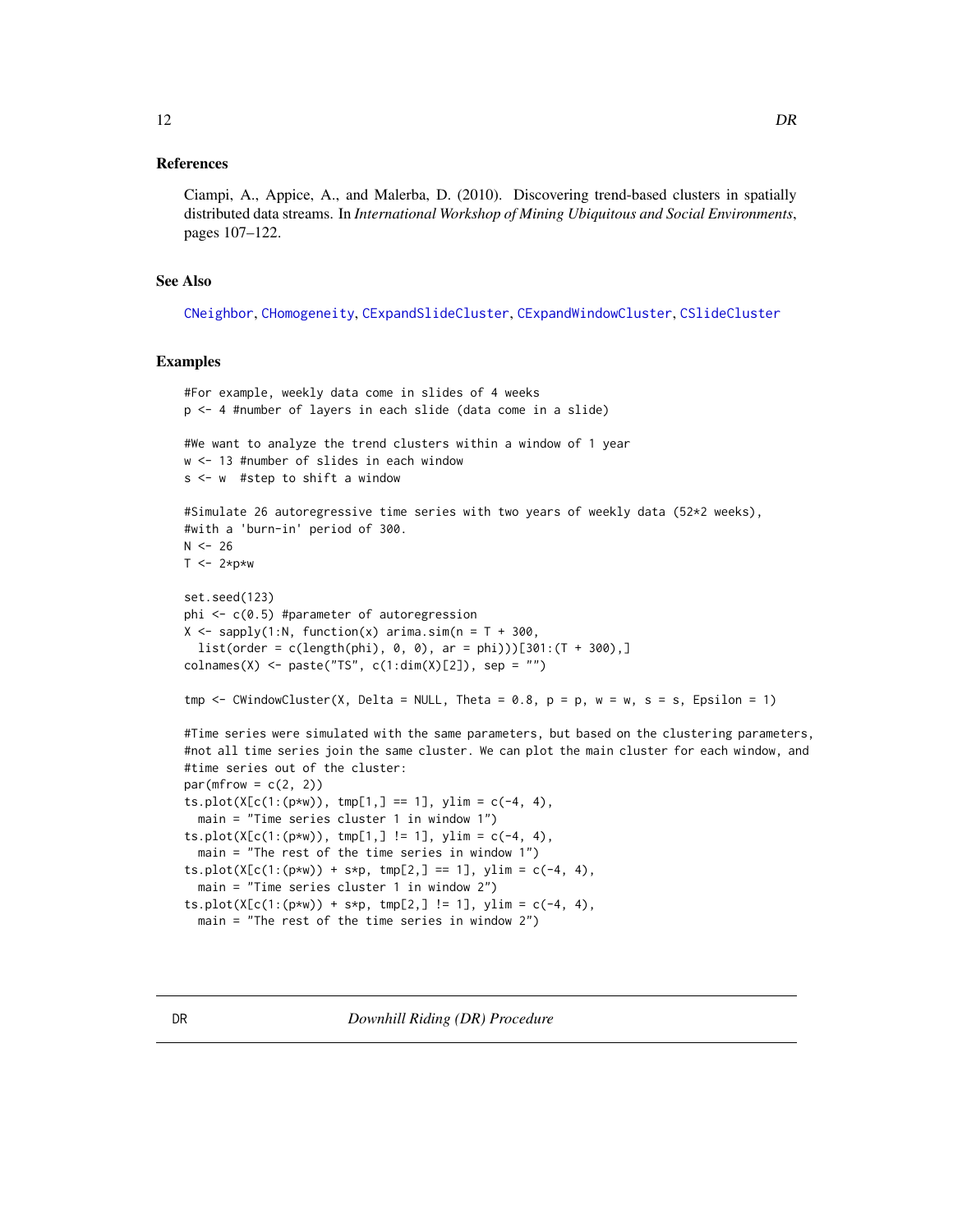Downhill Riding procedure for selecting optimal tuning parameters in clustering algorithms, using an (in)stability probe.

# Usage

```
DR(X, method, minPts = 3, theta = 0.9, B = 500, lb = -30, ub = 10)
```
#### Arguments

| X      | a $n \times k$ matrix where columns are k objects to be clustered, and each object<br>contains n observations (objects could be a set of time series).                                                                                          |
|--------|-------------------------------------------------------------------------------------------------------------------------------------------------------------------------------------------------------------------------------------------------|
| method | the clustering method to be used (currently either "TRUST" or "DBSCAN").<br>If method is DBSCAN, then set MinPts and optimal $\epsilon$ is selected using DR. If<br>method is TRUST, then set the ta and optimal $\delta$ is selected using DR. |
| minPts | the minimum number of samples in an $\epsilon$ -neighborhood of a point to be con-<br>sidered as a core point. The minPts is to be used only with DBSCAN method.<br>Default value is 3.                                                         |
| theta  | connectivity parameter $\theta \in (0, 1)$ , which is to be used only with TRUST method.<br>Default value is 0.9.                                                                                                                               |
| B      | number of random splits in calculating the Average Cluster Deviation (ACD).<br>Default value is 500.                                                                                                                                            |
| lb, ub | end points for a range of search for the optimal parameter.                                                                                                                                                                                     |
|        |                                                                                                                                                                                                                                                 |

## Value

A list containing the following components:

| P_opt      | the value of optimal parameter. If method is DBSCAN, then P opt is optimal $\epsilon$ . If<br>method is TRUST, then P_opt is optimal $\delta$ .                                                        |
|------------|--------------------------------------------------------------------------------------------------------------------------------------------------------------------------------------------------------|
| ACD matrix | a matrix that returns ACD for different values of a tuning parameter. If method<br>is DBSCAN, then the tuning parameter is $\epsilon$ . If method is TRUST, then the tuning<br>parameter is $\delta$ . |

# Note

Parameters 1b, ub are end points for a range of search for the optimal parameter. The parameter candidates are calculated in a way such that  $P := 1.1^x, x \in lb, lb + 0.5, lb + 1.0, ..., ub$ . Although the default range of search is sufficiently wide, in some cases 1b, ub can be further extended if a warning message is given.

For more discussion on properties of the considered clustering algorithms and DR procedure see Huang et al. (2016).

# Author(s)

Xin Huang, Yulia R. Gel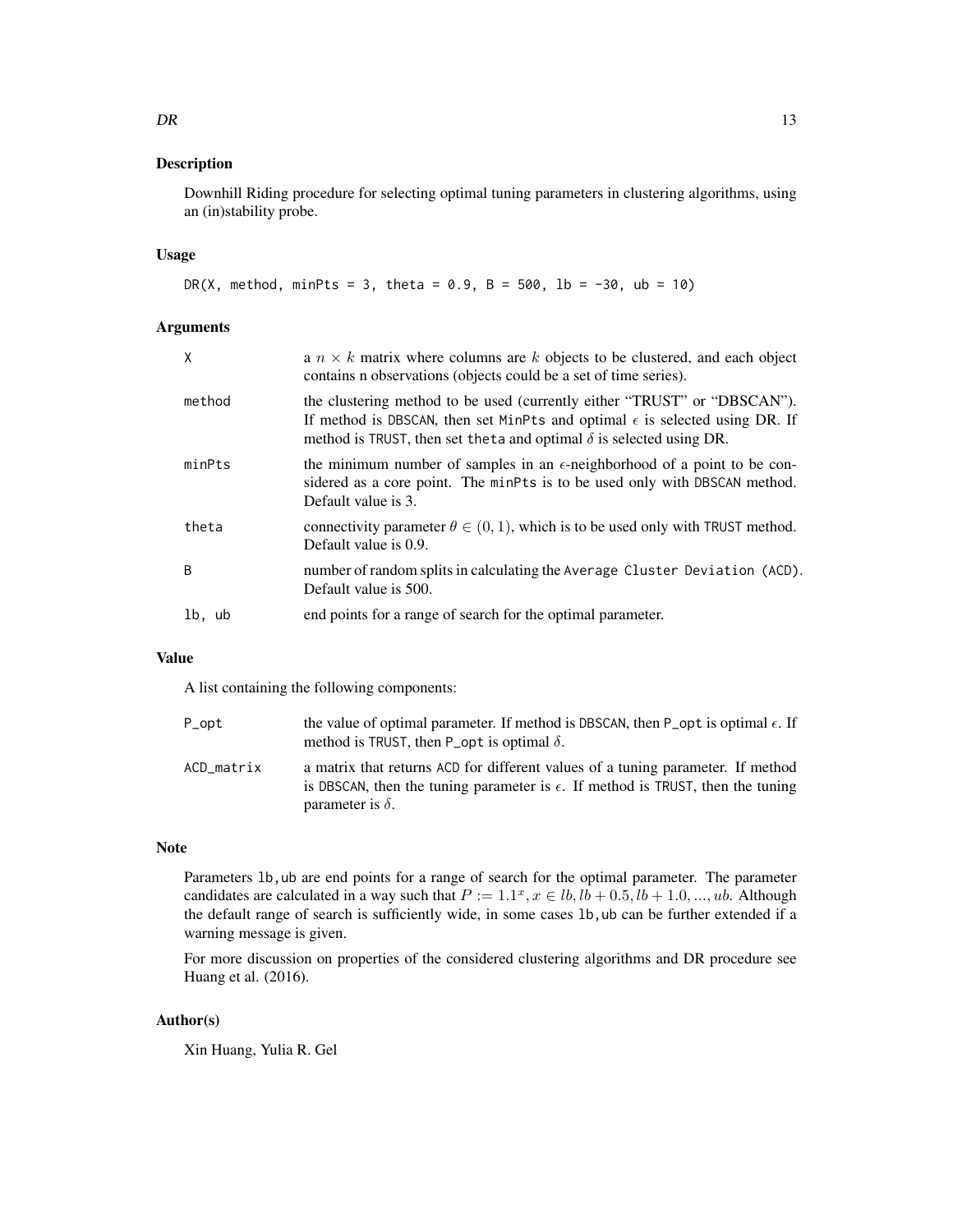#### <span id="page-13-0"></span>References

Ciampi, A., Appice, A., and Malerba, D. (2010). Discovering trend-based clusters in spatially distributed data streams. In *International Workshop of Mining Ubiquitous and Social Environments*, pages 107–122.

Ester, M., Kriegel, H. P., Sander, J., and Xu, X. (1996). A density-based algorithm for discovering clusters in large spatial databases with noise. In *Proc. KDD 1996* (Vol. 96, No. 34, pp. 226–231).

Huang, X., Iliev, I., Brenning, A., and Gel, Y. R. (2016). Space-Time Clustering with Stability Probe while Riding Downhill. In *KDD 2016 workshop on Mining and Learning from Time Series (MiLeTS 2016)* <http://www-bcf.usc.edu/~liu32/milets16/#papers>.

# See Also

[CSlideCluster](#page-9-1), [dbscan](#page-0-0)

# Examples

```
## Not run:
## example 1
## use iris data to test DR procedure
```

```
data(iris)
require(clue) # calculate NMI to compare the clustering result with the ground truth
require(scatterplot3d)
```

```
Data <- scale(iris[,-5])
ground_truth_label <- iris[,5]
```

```
# perform DR procedure to select optimal eps for DBSCAN
# and save it in variable eps_opt
eps_opt <- DR(t(Data), method="DBSCAN", minPts = 5)$P_opt
```

```
# apply DBSCAN with the optimal eps on iris data
# and save the clustering result in variable res
res <- dbscan(Data, eps = eps_opt, minPts =5)$cluster
```

```
# calculate NMI to compare the clustering result with the ground truth label
clue::cl_agreement(as.cl_partition(ground_truth_label),
            as.cl_partition(as.numeric(res)), method = "NMI")
# visualize the clustering result and compare it with the ground truth result
# 3D visualization of clustering result using variables Sepal.Width, Sepal.Length,
# and Petal.Length
scatterplot3d(Data[,-4],color = res)
# 3D visualization of ground truth result using variables Sepal.Width, Sepal.Length,
# and Petal.Length
```

```
scatterplot3d(Data[,-4],color = as.numeric(ground_truth_label))
```
## example 2 ## use synthetic time series data to test DR procedure

require(funtimes)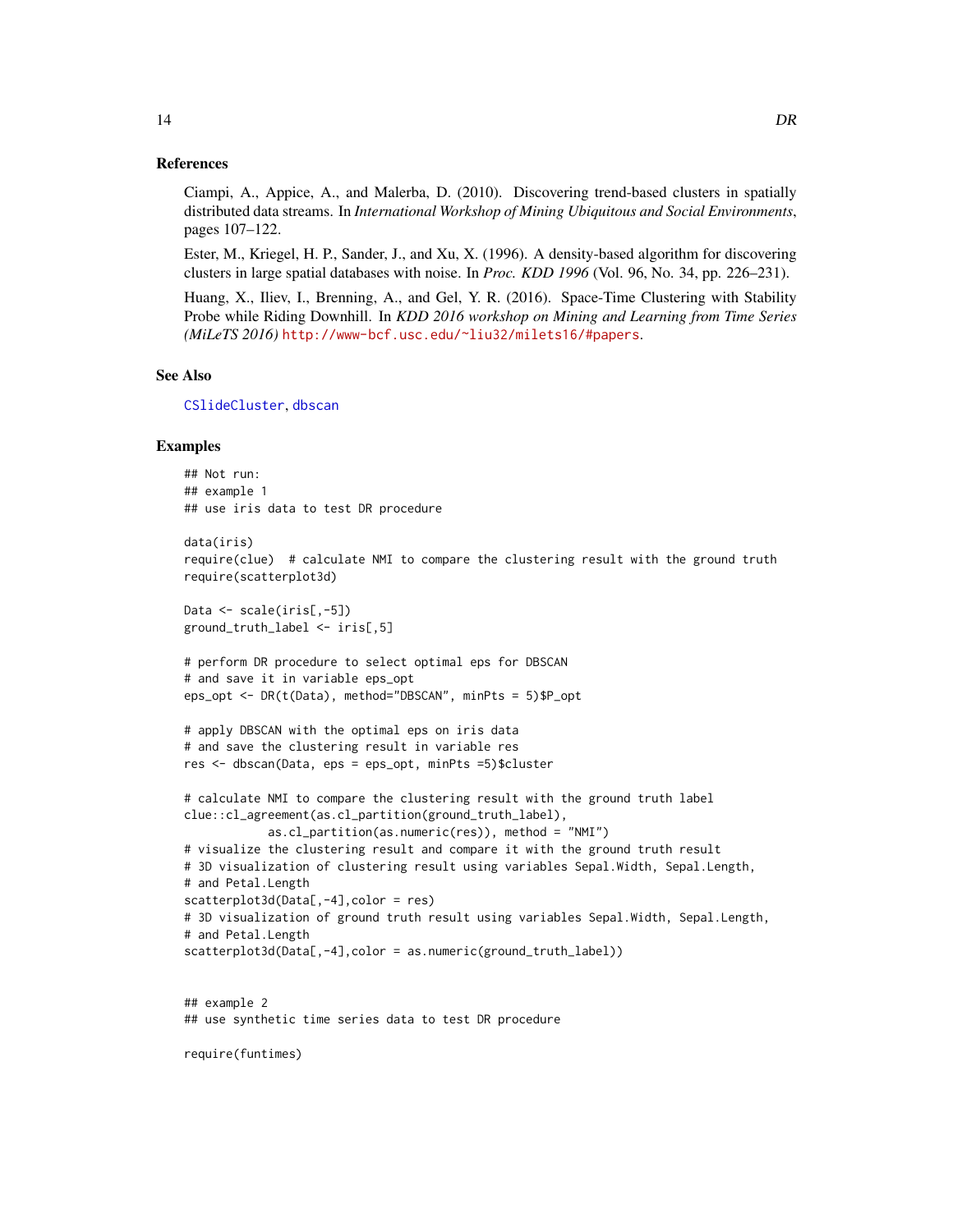# <span id="page-14-0"></span> $HVK$  and the set of the set of the set of the set of the set of the set of the set of the set of the set of the set of the set of the set of the set of the set of the set of the set of the set of the set of the set of the

```
require(clue)
require(zoo)
# simulate 16 time series for 4 clusters, each cluster contains 4 time series
set.seed(114)
samp_Ind <- sample(12, replace=F)
time_points <- 30
X \le - matrix(0, nrow=time_points, ncol = 12)
cluster1 <- sapply(1:4,function(x) arima.sim(list(order=c(1,0,0),ar=c(0.2)),
                                             n=time_points,mean=0,sd=1))
cluster2 <- sapply(1:4,function(x) arima.sim(list(order=c(2,0,0),ar=c(0.1,-0.2)),
                                             n=time_points,mean=2,sd=1))
cluster3 <- sapply(1:4,function(x) arima.sim(list(order=c(1,0,1),ar=c(0.3),ma=c(0.1)),
                                             n=time_points,mean=6,sd=1))
X[,samp_Ind[1:4]] <- t(round(cluster1,4))
X[,samp_Ind[5:8]] <- t(round(cluster2,4))
X[,samp_Ind[9:12]] <- t(round(cluster3,4))
# create ground truth label of the synthetic data
ground\_truth\_label = matrix(1,nrow=12,ncol=1)for(k in 1:3){
 ground_{truth\_label[samp\_Ind[(4*k-4+1):(4*k)] = k}
# perform DR procedure to select optimal delta for TRUST
# and save it in variable delta_opt
delta_opt <- DR(X,method="TRUST")$P_opt
# apply TRUST with the optimal delta on the synthetic data
# and save the clustering result in variable res
res <- CSlideCluster(X,Delta=delta_opt ,Theta=0.9)
# calculate NMI to compare the clustering result with the ground truth label
clue::cl_agreement(as.cl_partition(as.numeric(ground_truth_label)),
             as.cl_partition(as.numeric(res)),method = "NMI")
# visualize the clustering result and compare it with the ground truth result
# visualization of the clustering result obtained by TRUST
plot.zoo(X, type = "l",plot.type = "single",col = res, xlab = "Time Index", ylab ="")
# visualization of the ground truth result
plot.zoo(X, type = "l",plot.type = "single",col = ground_truth_label,
         xlab = "Time Index", ylab ="")
```
<span id="page-14-1"></span>## End(Not run)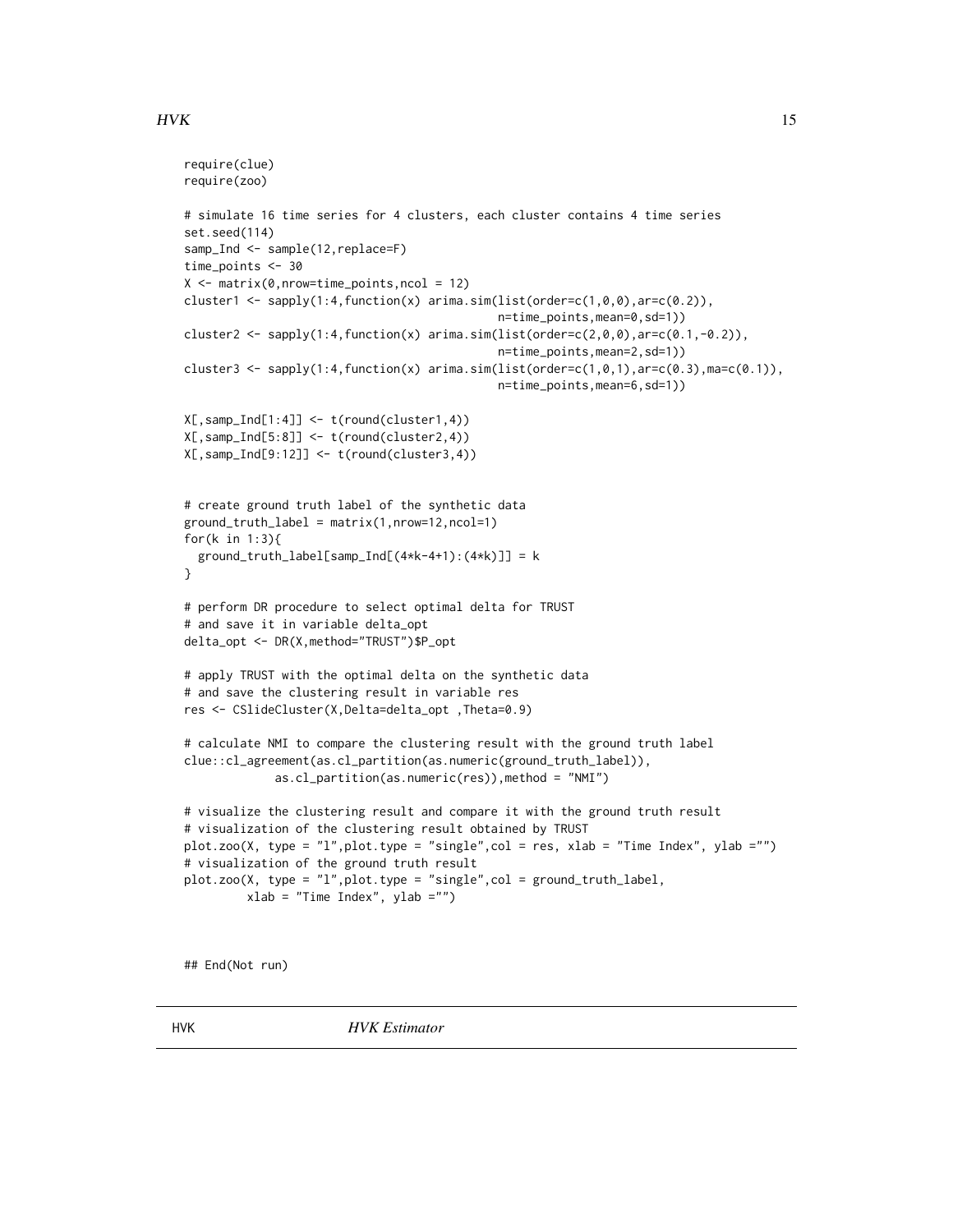Estimates coefficients in non-parametric autoregression using the difference-based approach by Hall and Van Keilegom (2003).

#### Usage

 $HVK(X, m1 = NULL, m2 = NULL, ar.order = 1)$ 

#### Arguments

|          | univariate time series. Missing values are not allowed.                                                     |
|----------|-------------------------------------------------------------------------------------------------------------|
| m1. m2   | subsidiary smoothing parameters. Default $m1 = round(length(X)^{(0.1)}),$<br>$m2 = round(length(X)^(0.5)).$ |
| ar.order | order of the non-parametric autoregression (specified by user).                                             |

# Details

First, autocovariances are estimated (formula (2.6) by Hall and Van Keilegom, 2003):

$$
\hat{\gamma}(0) = \frac{1}{m_2 - m_1 + 1} \sum_{m=m_1}^{m_2} \frac{1}{2(n-m)} \sum_{i=m+1}^n \{ (D_m X)_i \}^2,
$$
  

$$
\hat{\gamma}(j) = \hat{\gamma}(0) - \frac{1}{2(n-j)} \sum_{i=j+1}^n \{ (D_j X)_i \}^2,
$$

where n=length(X) is sample size,  $D_i$  is a difference operator such that  $(D_i X)_i = X_i - X_{i-i}$ . Then, Yule-Walker method is used to derive autoregression coefficients.

# Value

Vector of length ar.order with estimated autoregression coefficients.

# Author(s)

Yulia R. Gel, Vyacheslav Lyubchich, Xingyu Wang

# References

Hall, P. and Van Keilegom, I. (2003). Using difference-based methods for inference in nonparametric regression with time series errors. *Journal of the Royal Statistical Society: Series B (Statistical Methodology)*, 65: 443–456. DOI: [10.1111/1467-9868.00395](http://dx.doi.org/10.1111/1467-9868.00395)

```
X \le -\arima.sim(n = 300, list(order = c(1, 0, 0), ar = c(0.6)))HVK(as.vector(X), arc.order = 1)
```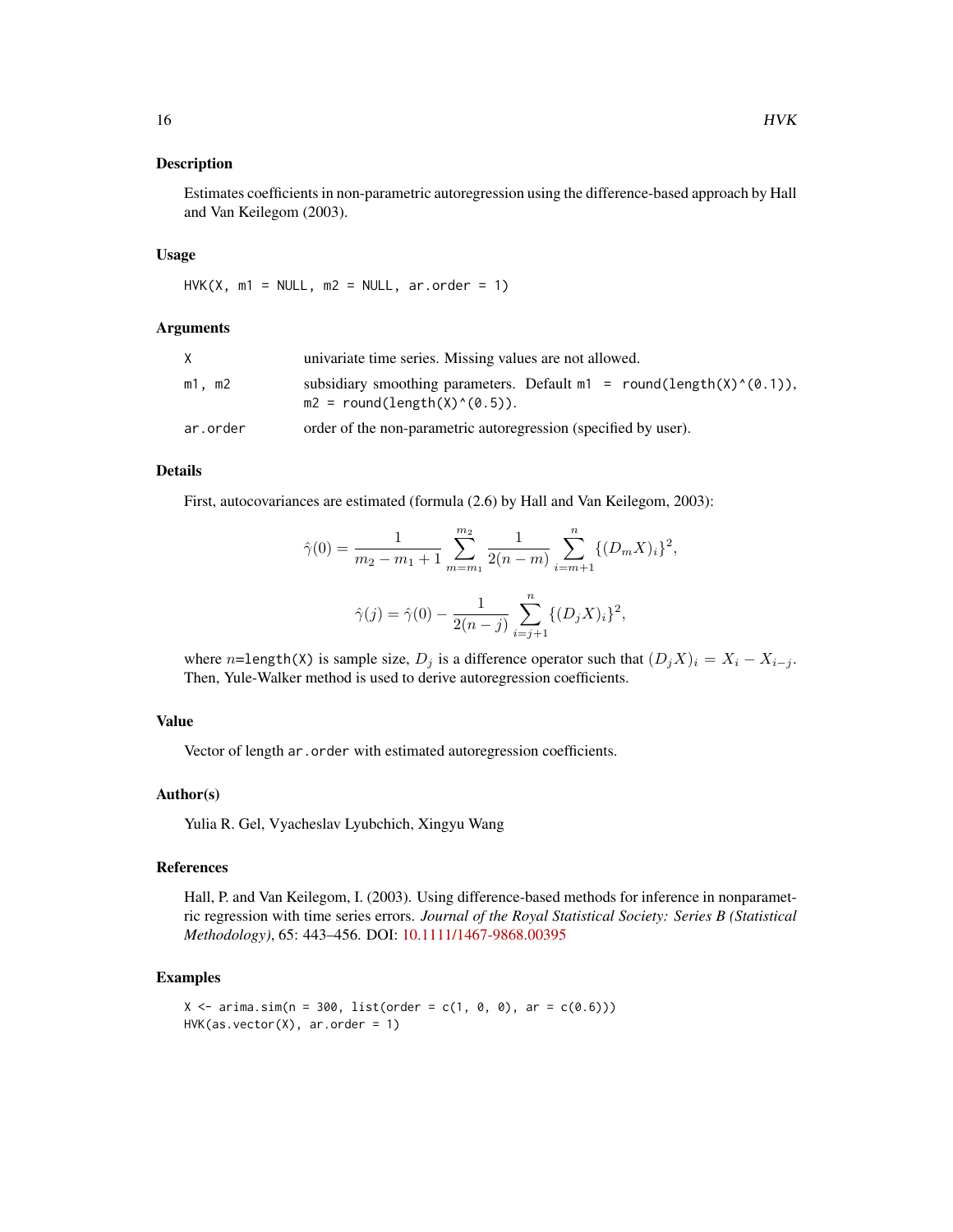<span id="page-16-1"></span><span id="page-16-0"></span>

This function compares right tails of two sample distributions using an interval-based approach (IBA).

#### Usage

 $i.tails(x0, x1, d = NULL)$ 

#### Arguments

| x0.x1 | vectors of the same length (preferably). Tail in x1 is compared against the tail<br>in $\times$ 0.                                   |
|-------|--------------------------------------------------------------------------------------------------------------------------------------|
| d     | a threshold defining the tail. The threshold is the same for both $x\theta$ and $x1$ .<br>Default is quantile( $x0$ , probs = 0.99). |

#### Details

Sturges' formula is used to calculate number of intervals (k) for  $x0 \ge d$ , then interval width is derived. The tails,  $x0 \ge d$  and  $x1 \ge d$ , are divided into the intervals. Number of x1-values within each interval is compared with the number of x0-values within the same interval (this difference is reported as Nk).

# Value

A list with two elements:

| Nk | vector that tells how many more $x1$ -values compared with $x0$ -values there are<br>within each interval. |
|----|------------------------------------------------------------------------------------------------------------|
| Ck | vector of intervals' centers.                                                                              |

#### Author(s)

Calvin Chu, Yulia R. Gel, Vyacheslav Lyubchich

# References

Chu, C., Gel, Y. R., and Lyubchich, V. (2015). Climate change from an insurance perspective: a case study of Norway. In J. G. Dy et al. (Eds.) *Proceedings of the 5th International Workshop on Climate Informatics: CI2015*. September 24–25, 2015, Boulder, Colorado, USA.

Lyubchich, V. and Gel, Y. R. (2017). Can we weather proof our insurance? *Environmetrics* 28(2): e2433. DOI: [10.1002/env.2433](http://dx.doi.org/10.1002/env.2433)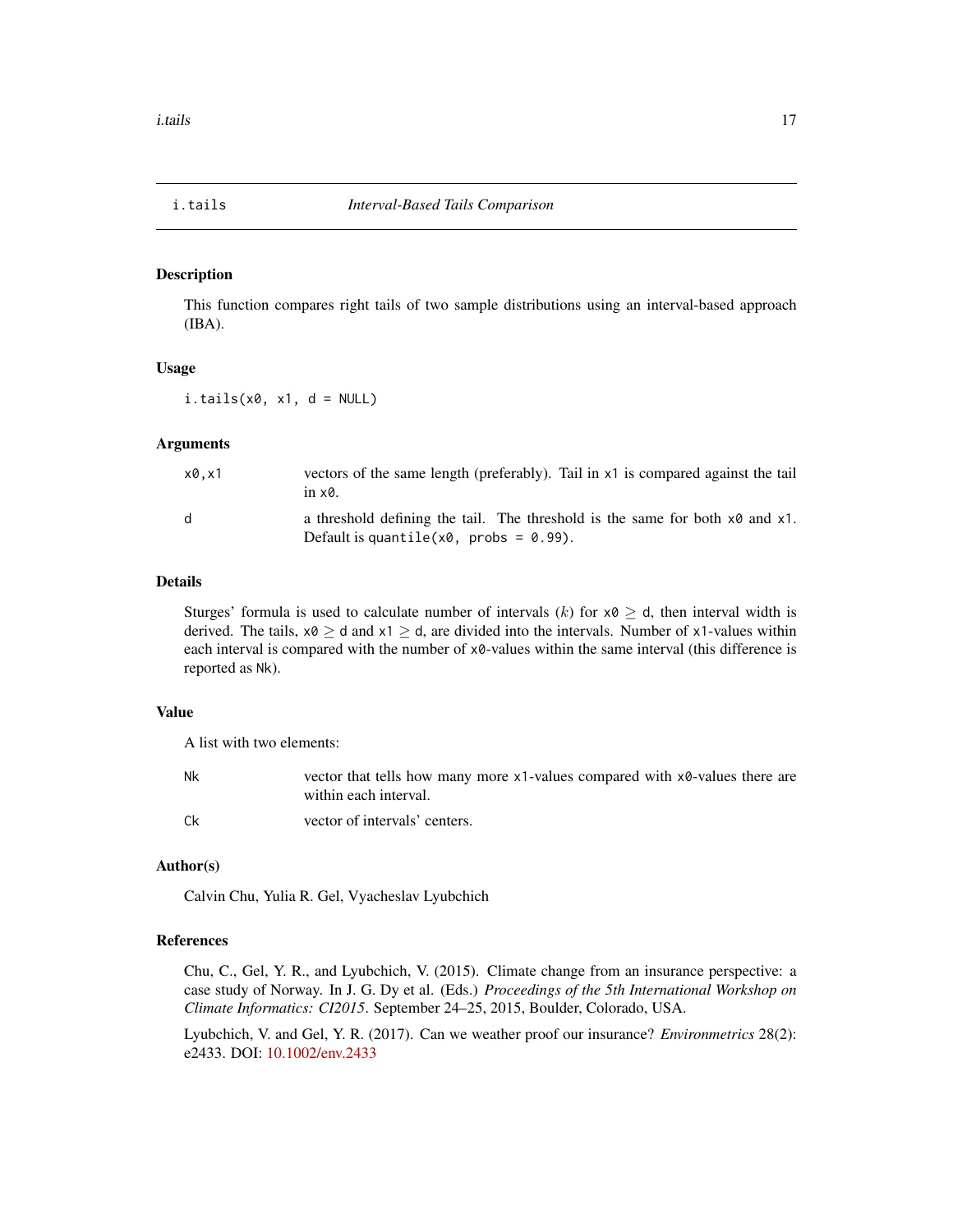#### See Also

[q.tails](#page-21-1)

#### Examples

```
x0 <- rnorm(1000)
x1 <- rt(1000, 5)
i.tails(x0, x1)
```
notrend.test *Sieve Bootstrap Based Test for the Null Hypothesis of no Trend*

# Description

A combination of time series trend tests for testing the null hypothesis of no trend, versus the alternative hypothesis of a linear trend (Student's t-test), or monotonic trend (Mann-Kendall test), or possibly non-monotonic trend (WAVK test).

# Usage

notrend.test(x, B = 1000, test =  $c("t", "MK", "WAVK"),$ ar.method = "HVK", ar.order = NULL, BIC = TRUE, factor.length = c("user.defined", "adaptive.selection"), Window = NULL,  $q = 3/4$ ,  $j = c(8:11)$ )

# Arguments

| X             | univariate time series. Missing values are not allowed.                                                                                                                                                                                                                                                                                                                                                                                                                                                                                      |
|---------------|----------------------------------------------------------------------------------------------------------------------------------------------------------------------------------------------------------------------------------------------------------------------------------------------------------------------------------------------------------------------------------------------------------------------------------------------------------------------------------------------------------------------------------------------|
| B             | number of bootstrap simulations to obtain empirical critical values.                                                                                                                                                                                                                                                                                                                                                                                                                                                                         |
| test          | trend test to implement: Student's t-test ("t", default), Mann-Kendall test ("MK"),<br>or WAVK test ("WAVK", see WAVK).                                                                                                                                                                                                                                                                                                                                                                                                                      |
| ar.method     | method of estimating autoregression coefficients. Default "HVK" delivers robust<br>difference-based estimates by Hall and Van Keilegom (2003). Alternatively,<br>options of ar function can be used, such as "burg", "ols", "mle", and "yw".                                                                                                                                                                                                                                                                                                 |
| ar.order      | order of autoregressive filter when BIC = FALSE, or the maximal order for BIC-<br>based filtering. Default is round( $10*log10(length(x))$ ).                                                                                                                                                                                                                                                                                                                                                                                                |
| <b>BIC</b>    | logical value indicates whether the order of autoregressive filter should be se-<br>lected by Bayesian information criterion (BIC). If TRUE (default), models of or-<br>ders $0,1,,ar$ order or $0,1,,round(10 \times log10 (length(x)))$ are considered,<br>depending on whether ar, order is defined or not.                                                                                                                                                                                                                               |
| factor.length | method to define the length of local windows (factors). Used only if test = "WAVK".<br>Default option "user.defined" allows to set only one value of the argument<br>Window. The option "adaptive.selection" sets method = "boot" and em-<br>ploys heuristic $m$ -out-of-n subsampling algorithm (Bickel and Sakov, 2008) to<br>select an optimal window from the set of possible windows length $(x) \star q$ <sup>2</sup> j<br>whose values are mapped to the largest previous integer and greater than 2. x is<br>the time series tested. |

<span id="page-17-0"></span>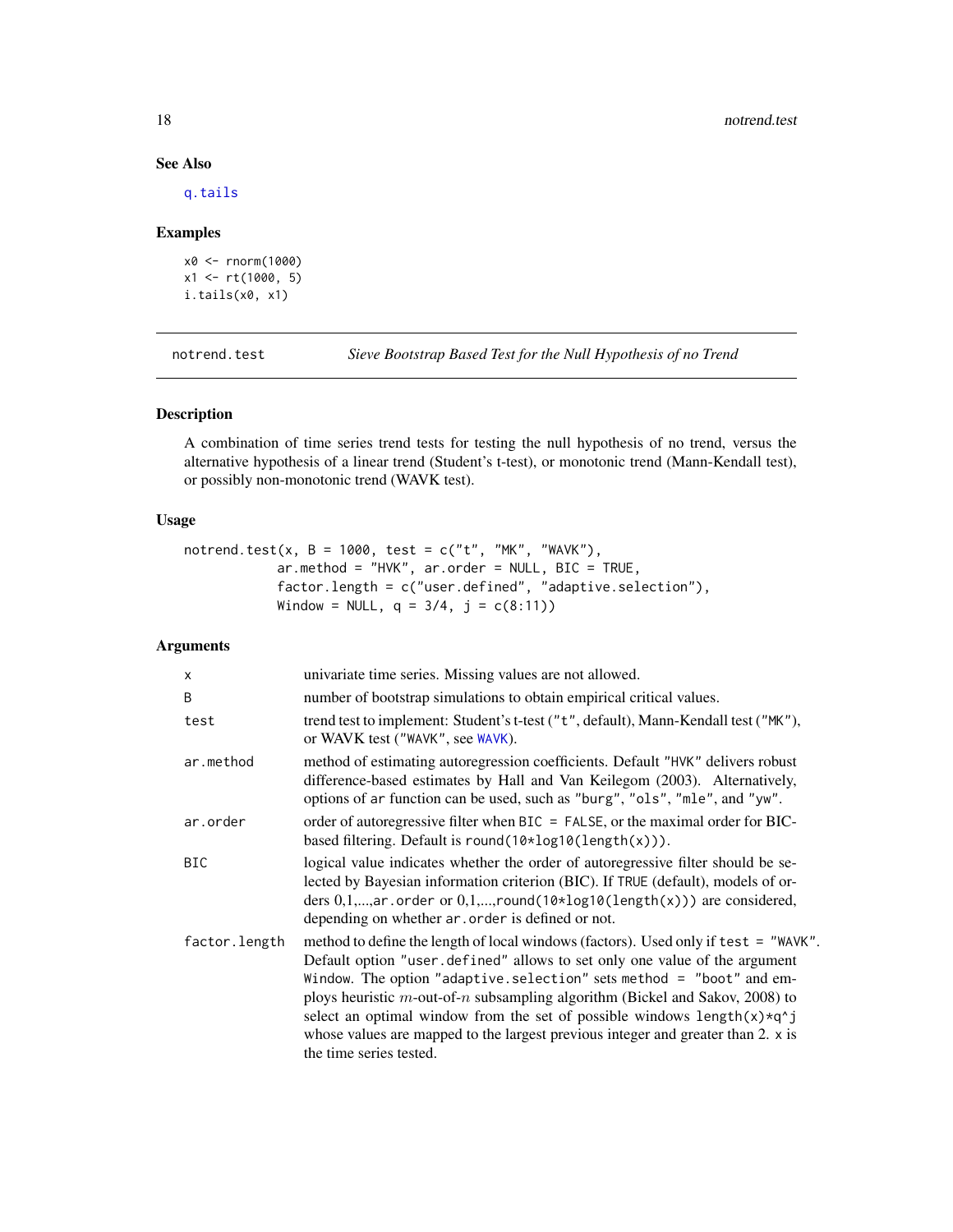<span id="page-18-0"></span>

| Window | length of the local window (factor), default is round( $\emptyset$ . 1*length(x)). Used<br>only if test = "WAVK". This argument is ignored if factor. length = "adaptive. selection".                                     |
|--------|---------------------------------------------------------------------------------------------------------------------------------------------------------------------------------------------------------------------------|
| q      | scalar from 0 to 1 to define the set of possible windows when factor. Length $=$<br>"adaptive. selection". Used only if test = "WAVK". Default is $3/4$ . This<br>argument is ignored if $factor.length = "user.defind".$ |
| j      | numeric vector to define the set of possible windows when factor. length =<br>"adaptive.selection". Used only if test = "WAVK". Default is $c(8:11)$ .<br>This argument is ignored if $factor.length = "user.defind".$    |

# Details

The current function tests the null hypothesis of no trend. For more general alternative shapes of the trend, use [wavk.test](#page-28-1). Notice that [wavk.test](#page-28-1) employs hybrid bootstrap, which is alternative to the sieve bootstrap employed by the current function.

#### Value

A list with class htest containing the following components:

| method      | name of the method.                                                                     |
|-------------|-----------------------------------------------------------------------------------------|
| data.name   | name of the data.                                                                       |
| statistic   | value of the test statistic.                                                            |
| p.value     | <i>p</i> -value of the test.                                                            |
| alternative | alternative hypothesis.                                                                 |
| estimate    | list with the following elements: employed AR order and estimated AR coeffi-<br>cients. |
| parameter   | window that was used in WAVK test, included in the output only if test $=$ "WAVK".      |

#### Author(s)

Yulia R. Gel, Vyacheslav Lyubchich

#### References

Bickel, P. J. and Sakov, A. (2008). On the choice of m in the m out of n bootstrap and confidence bounds for extrema. *Statistica Sinica* 18: 967–985.

Hall, P. and Van Keilegom, I. (2003). Using difference-based methods for inference in nonparametric regression with time series errors. *Journal of the Royal Statistical Society: Series B (Statistical Methodology)*, 65: 443–456. DOI: [10.1111/1467-9868.00395](http://dx.doi.org/10.1111/1467-9868.00395)

Lyubchich, V., Gel, Y. R., and El-Shaarawi, A. (2013). On detecting non-monotonic trends in environmental time series: a fusion of local regression and bootstrap. *Environmetrics* 24: 209–226. DOI: [10.1002/env.2212](http://dx.doi.org/10.1002/env.2212)

Wang, L., Akritas, M. G., and Van Keilegom, I. (2008). An ANOVA-type nonparametric diagnostic test for heteroscedastic regression models. *Journal of Nonparametric Statistics* 20(5): 365–382. DOI: [10.1080/10485250802066112](http://dx.doi.org/10.1080/10485250802066112)

Wang, L. and Van Keilegom, I. (2007). Nonparametric test for the form of parametric regression with time series errors. *Statistica Sinica* 17: 369–386.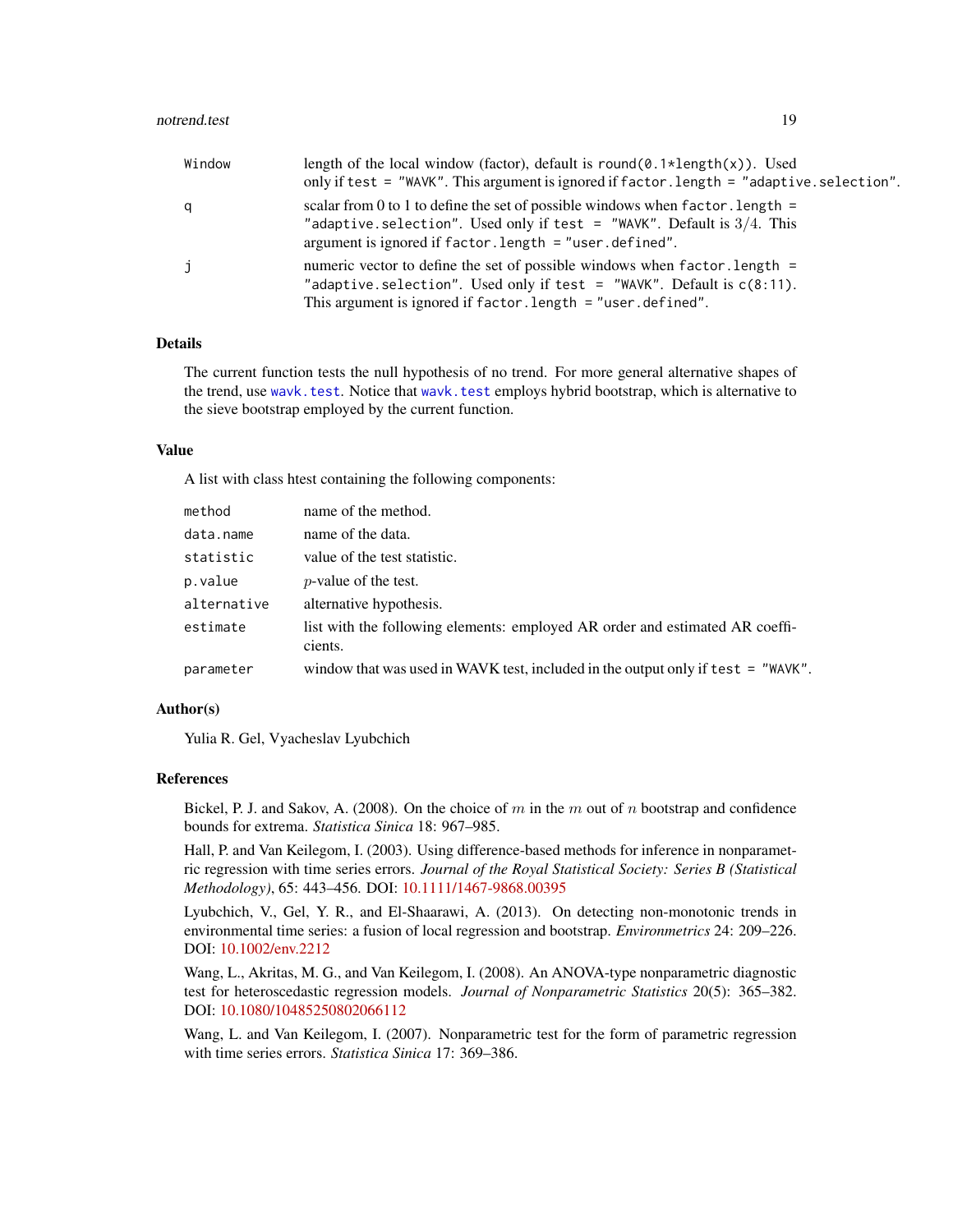# See Also

[ar](#page-0-0), [HVK](#page-14-1), [WAVK](#page-26-1), [wavk.test](#page-28-1)

# Examples

```
## Not run:
# Fix seed for reproducible simulations:
set.seed(1)
#Simulate autoregressive time series of length n with smooth linear trend:
n <- 200
tsTrend <- 1 + 2*(1:n/n)tsNoise \leq arima.sim(n = n, list(order = c(2, 0, 0), ar = c(0.5, -0.1)))
U <- tsTrend + tsNoise
plot.ts(U)
#Use t-test
notrend.test(U)
#Use Mann-Kendall test and Yule-Walker estimates of the AR parameters
notrend.test(U, test = "MK", ar.method = "yw")
#Use WAVK test for the H0 of no trend, with m-out-of-n selection of the local window:
notrend.test(U, test = "WAVK", factor.length = "adaptive.selection")
# Sample output:
## Sieve-bootstrap WAVK trend test
##
##data: U
##WAVK test statistic = 21.654, moving window = 15, p-value < 2.2e-16
##alternative hypothesis: (non-)monotonic trend.
##sample estimates:
##$AR_order
##[1] 1
##
##$AR_coefficients
## phi_1
##0.4041848
## End(Not run)
```
<span id="page-19-1"></span>purity *Clustering Purity*

#### Description

Calculate purity of the clustering results.

<span id="page-19-0"></span>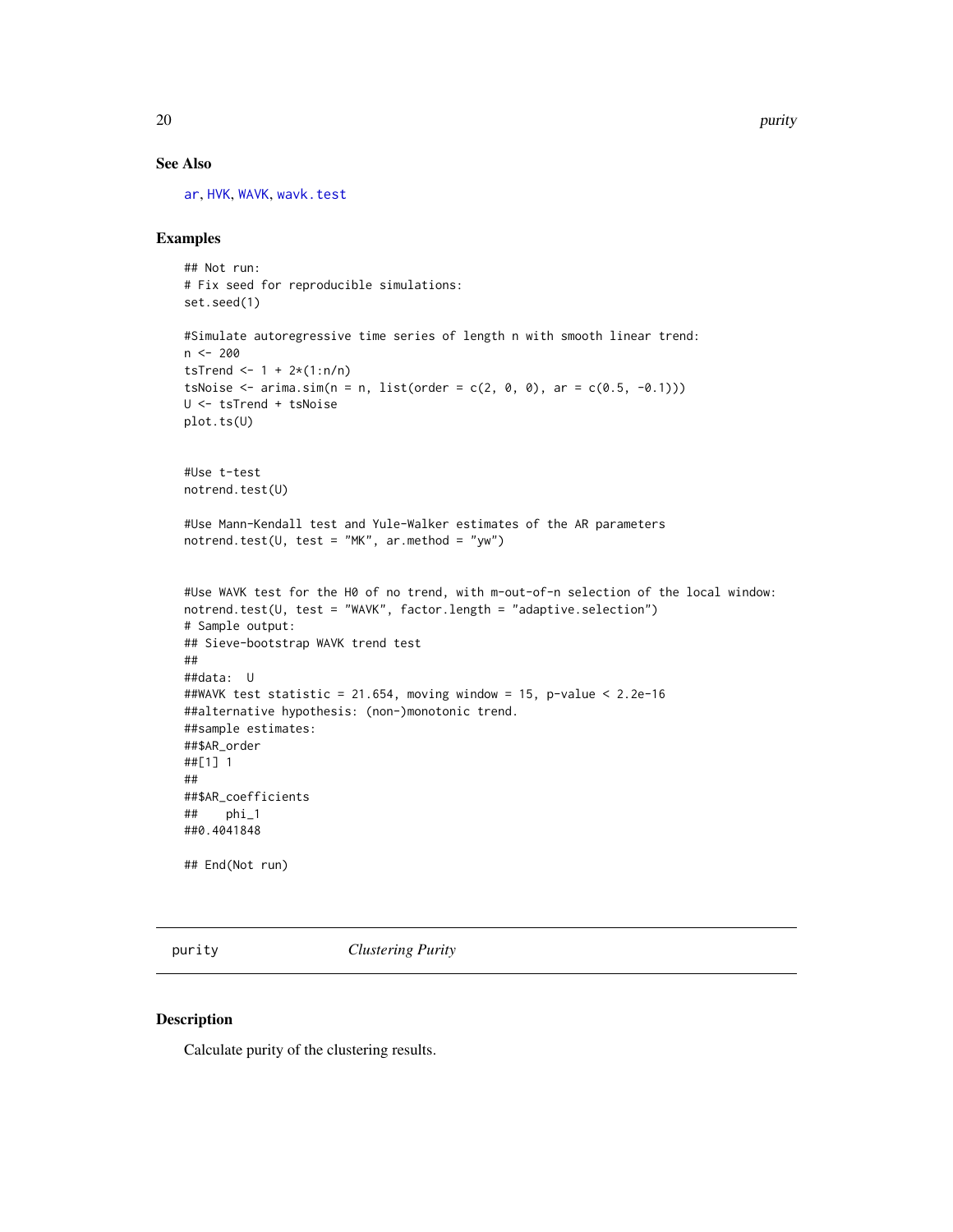#### purity that a state of the contract of the contract of the contract of the contract of the contract of the contract of the contract of the contract of the contract of the contract of the contract of the contract of the con

# Usage

purity(classes, clusters)

#### Arguments

classes, clusters

vectors of equal lengths, with labels of underlying true classes and assigned clusters. Number of unique elements in classes and clusters may differ.

#### Details

Following Manning et al. (2008), each cluster is assigned to the class which is most frequent in the cluster, then

$$
Purity(\Omega, C) = \frac{1}{N} \sum_{k} \max_{j} |\omega_k \cap c_j|,
$$

where  $\Omega = {\omega_1, \dots, \omega_K}$  is the set of identified clusters and  $C = {c_1, \dots, c_J}$  is the set of classes. That is, within each class  $j = 1, \ldots, J$  find the size of the most populous cluster from the  $K - j$ unassigned clusters. Then, sum together the  $min(K, J)$  sizes found and divide by N, where  $N =$ length(classes) = length(clusters).

If  $\max_j |\omega_k \cap c_j|$  is not unique for some j, it is assigned to the class which second maximum is the smallest, to maximize the  $Purity$  (see 'Examples').

#### Value

A list with two elements:

| pur | purity value.                                                                                                               |
|-----|-----------------------------------------------------------------------------------------------------------------------------|
| out | table with $\min(K, J) = \min(\text{length}(\text{unique}(\text{classes})), \text{length}(\text{unique}(\text{clusters})))$ |
|     | rows and the following columns: ClassLabels, ClusterLabels, and ClusterSize.                                                |

#### Author(s)

Vyacheslav Lyubchich

#### References

Manning, C. D., Raghavan, P., and Schutze, H. (2008). *Introduction to Information Retrieval*. New York: Cambridge University Press.

Schaeffer, E. D., Testa, J. M., Gel, Y. R., and Lyubchich, V. (2016). On information criteria for dynamic spatio-temporal clustering. In A. Banerjee et al. (Eds.) *Proceedings of the 6th International Workshop on Climate Informatics: CI 2016*. NCAR Technical Note NCAR/TN-529+PROC, September 2016, pages 5–8. DOI: 10.5065/D6K072N6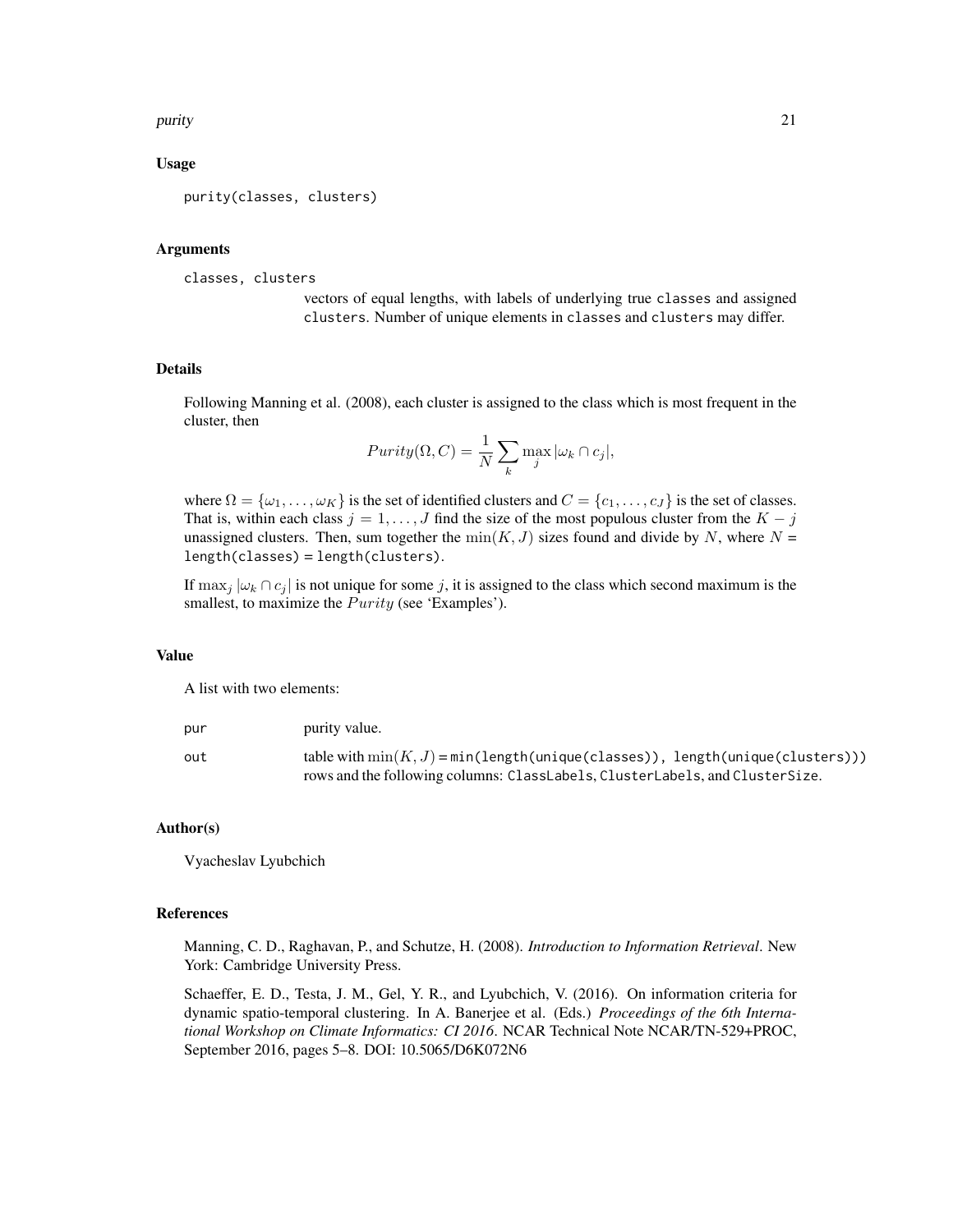#### Examples

```
# Fix seed for reproducible simulations:
set.seed(1)
##### Example 1
#Create some classes and cluster labels:
classes <- rep(LETTERS[1:3], each = 5)
clusters <- sample(letters[1:5], length(classes), replace = TRUE)
#From the table below:
# - cluster 'b' corresponds to class A;
# - either of the clusters 'd' and 'e' can correspond to class B,
# however, 'e' should be chosen, because cluster 'd' also highly
# intersects with Class C. Thus,
# - cluster 'd' corresponds to class C.
table(classes, clusters)
## clusters
##classes a b c d e
## A 0 3 1 0 1
## B 1 0 0 2 2
## C 1 2 0 2 0
#The function does this choice automatically:
purity(classes, clusters)
#Sample output:
##$pur
##[1] 0.4666667
##
##$out
## ClassLabels ClusterLabels ClusterSize
##1 A b 3
##2 B e 2
##3 C d 2
##### Example 2
#The labels can be also numeric:
classes \leq rep(1:5, each = 3)
clusters <- sample(1:3, length(classes), replace = TRUE)
purity(classes, clusters)
```
<span id="page-21-1"></span>q.tails *Quantile-Based Tails Comparison*

#### Description

This function compares right tails of two sample distributions using a quantile-based approach (QBA).

<span id="page-21-0"></span>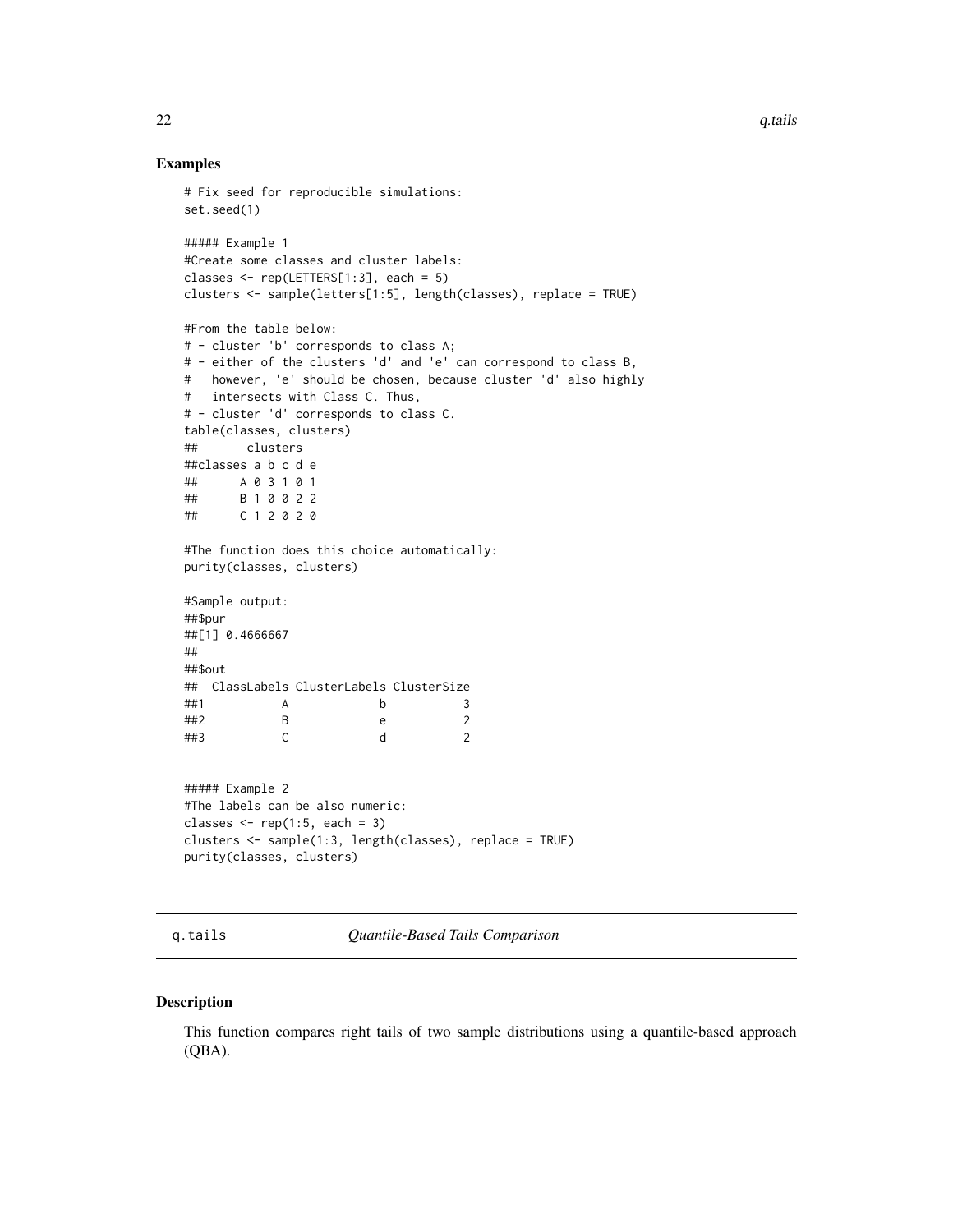#### <span id="page-22-0"></span>q.tails 23

#### Usage

q.tails( $x0$ ,  $x1$ ,  $q = 0.99$ )

#### Arguments

| x0.x1 | vectors of the same length (preferably). Tail in x1 is compared against the tail<br>in $\times \mathcal{O}$ .                                                                                                     |
|-------|-------------------------------------------------------------------------------------------------------------------------------------------------------------------------------------------------------------------|
|       | a quantile defining the right tail for both $x\theta$ and $x1$ . Values above the thresholds<br>quantile( $x\theta$ , probs = q) and quantile( $x1$ , probs = q) are considered as<br>the respective right tails. |

# Details

Sturges' formula is used to calculate number of intervals  $(k)$  to split the upper  $100(1 - q)\%$  portion of x0 and x1 (the right tails). Then, each tail is divided into equally-filled intervals with a quantile step  $d = (1 - q)/k$ . Pk reports the difference between corresponding intervals' centers obtained from x0 and x1.

# Value

A list with two elements:

| d  | the quantile step.                               |
|----|--------------------------------------------------|
| Pk | vector of differences of the intervals' centers. |

# Author(s)

Vyacheslav Lyubchich, Yulia R. Gel

## References

Lyubchich, V. and Gel, Y. R. (2017). Can we weather proof our insurance? *Environmetrics* 28(2): e2433. DOI: [10.1002/env.2433](http://dx.doi.org/10.1002/env.2433)

Soliman, M., Lyubchich, V., Gel, Y. R., Naser, D., and Esterby, S. (2015). Evaluating the impact of climate change on dynamics of house insurance claims. Ch. 16 in V. Lakshmanan et al. (Eds.) *Machine Learning and Data Mining Approaches to Climate Science*, pp. 175–183. Springer International Publishing. DOI: [10.1007/978-3-319-17220-0\\_16](http://dx.doi.org/10.1007/978-3-319-17220-0_16)

Soliman, M., Naser, D., Lyubchich, V., Gel, Y. R., and Esterby, S. (2014). Evaluating the impact of climate change on dynamics of house insurance claims. In *Proceedings of the 4th International Workshop on Climate Informatics: CI2014*. September 25–26, 2014, Boulder, Colorado, USA.

#### See Also

[i.tails](#page-16-1)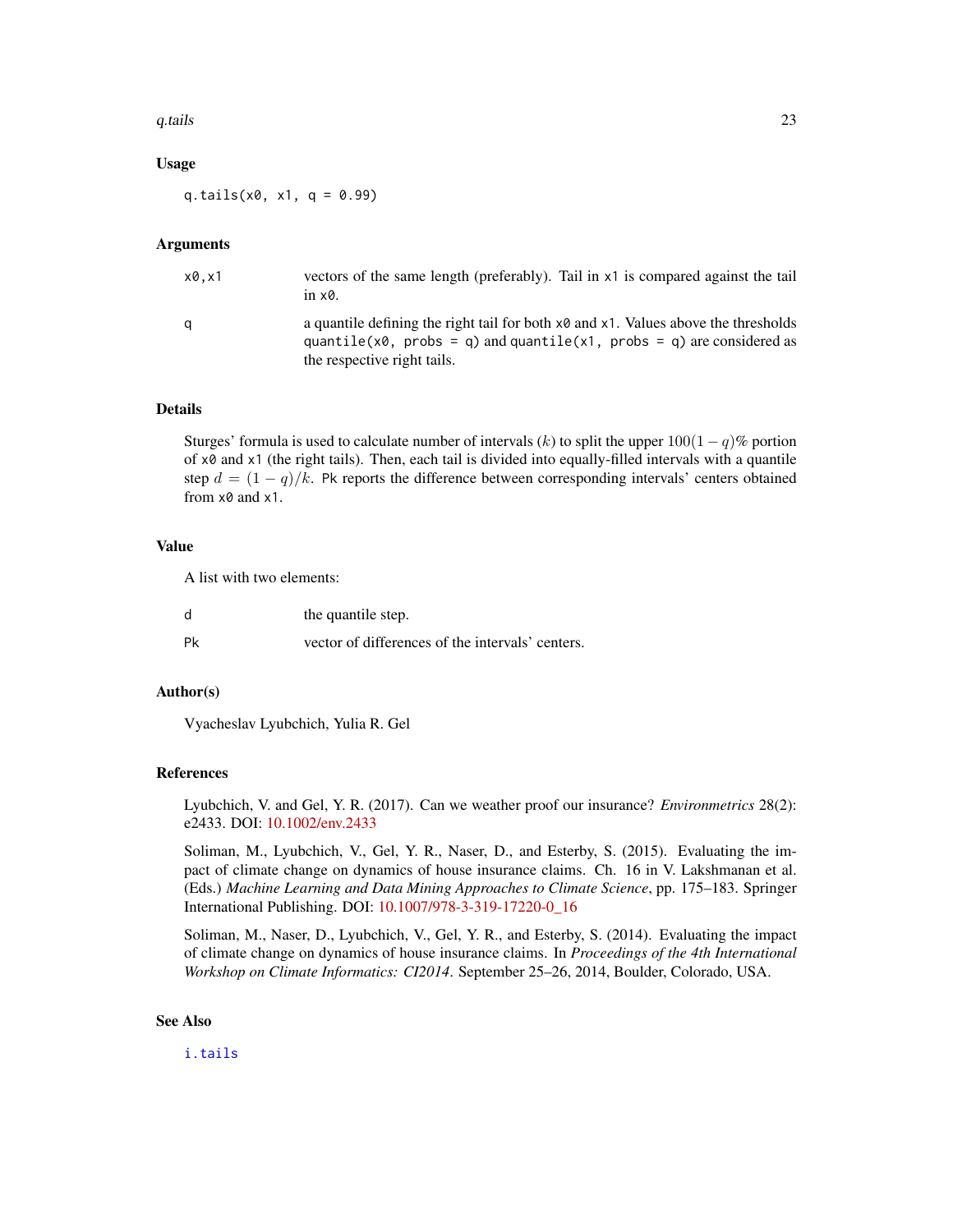# Examples

```
x0 <- rnorm(1000)
x1 <- rt(1000, 5)
q.tails(x0, x1)
```
<span id="page-23-1"></span>sync.test *Time Series Trend Synchronism Test*

# Description

Non-parametric test for synchronism of parametric trends in multiple time series. The method tests whether  $N$  observed time series exhibit the same trend of some pre-specified smooth parametric form.

# Usage

sync.test(formula,  $B = 1000$ , Window = NULL,  $q = NULL$ ,  $j = NULL$ , ar.order = NULL, ar.method = "HVK", BIC = TRUE)

# Arguments

| formula   | an object of class "formula", specifying the form of the common parametric time<br>trend to be tested in a $T$ by $N$ matrix of time series (time series in columns).<br>Variable $t$ should be used to specify the form of the trend, where $t$ is specified<br>within the function as a regular sequence on the interval $(0,1]$ . See 'Examples'.    |
|-----------|---------------------------------------------------------------------------------------------------------------------------------------------------------------------------------------------------------------------------------------------------------------------------------------------------------------------------------------------------------|
| B         | number of bootstrap simulations to obtain empirical critical values.                                                                                                                                                                                                                                                                                    |
| Window    | scalar or $N$ -vector with lengths of the local windows (factors). If only one value<br>is set, the same Window is applied to each time series. N-vector specifies a<br>particular window for each time series. If no Window is specified, the automatic<br>algorithm for optimal window selection is performed as a default option (see<br>'Details'). |
| q         | scalar from 0 to 1 to define the set of possible windows $T \star q^T j$ and to auto-<br>matically select an optimal window for each time series. Default is $3/4$ . This<br>argument is ignored if Window is set by user.                                                                                                                              |
| j         | numeric vector to define the set of possible windows $T \star q^T j$ and to automati-<br>cally select an optimal window for each time series. Default is $c(8:11)$ . This<br>argument is ignored if Window is set by user.                                                                                                                              |
| ar.order  | order of autoregressive filter when BIC = FALSE, or the maximal order for<br>BIC-based filtering. Default is round( $10*log10(T)$ ). The ar order can be a<br>scalar or $N$ -vector. If scalar, the same $ar \cdot$ order is applied to each time series.<br>N-vector specifies a separate ar order for each time series.                               |
| ar.method | method of estimating autoregression coefficients. Default "HVK" delivers robust<br>difference-based estimates by Hall and Van Keilegom (2003). Alternatively,<br>options of ar function can be used, such as "burg", "ols", "mle", and "yw".                                                                                                            |

<span id="page-23-0"></span>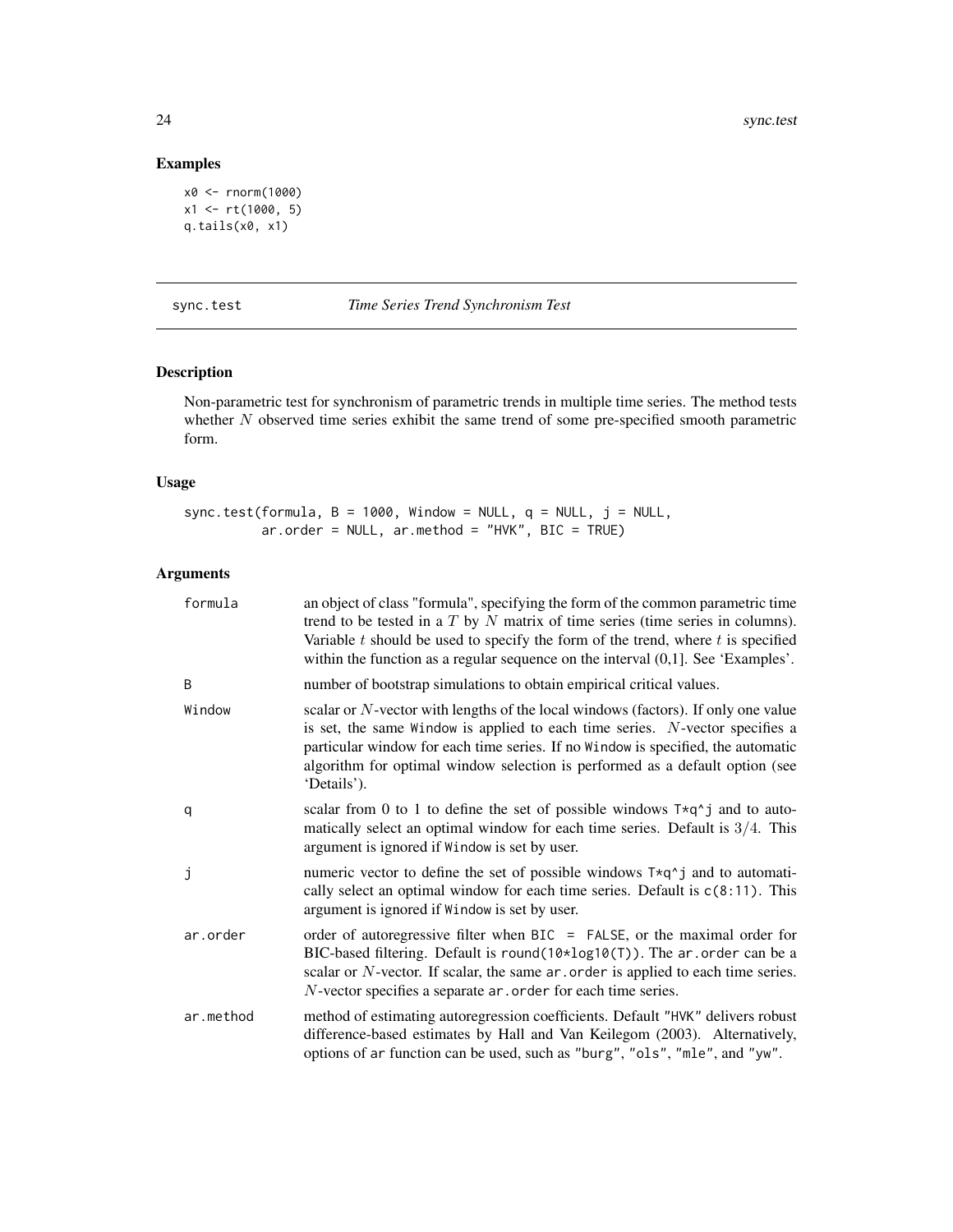#### sync.test 25

BIC logical value indicates whether the order of autoregressive filter should be selected by Bayesian information criterion (BIC). If TRUE (default), models of orders  $0,1,...,ar$  order or  $0,1,...,round(10*log10(T))$  are considered, depending on whether ar.order is defined or not.

# Details

Arguments Window, j, and q are used to set windows for the local regression. Current version of the function assumes two options: (1) user specifies one fixed window for each time series using the argument Window (if Window is set, j and q are ignored), and (2) user specifies a set of windows by j and q to apply this set to each time series and to select an optimal window using a heuristic  $m$ -out-of-n subsampling algorithm (Bickel and Sakov, 2008). The option of selecting windows automatically for some of the time series, while for other time series the window is fixed, is not available yet. If none of these three arguments is set, default j and q are used. Values  $T \star q \uparrow j$  are mapped to the largest previous integer, then only those greater than 2 are used.

#### Value

A list of class htest containing the following components:

| method      | name of the method.                                                                                                                                                                                                                                                      |
|-------------|--------------------------------------------------------------------------------------------------------------------------------------------------------------------------------------------------------------------------------------------------------------------------|
| data.name   | name of the data.                                                                                                                                                                                                                                                        |
| statistic   | value of the test statistic.                                                                                                                                                                                                                                             |
| p.value     | <i>p</i> -value of the test.                                                                                                                                                                                                                                             |
| alternative | alternative hypothesis.                                                                                                                                                                                                                                                  |
| estimate    | list with elements common_trend_estimates, ar_order_used, Window_used,<br>wavk_obs, and all_considered_windows. The latter is a table with bootstrap<br>and asymptotic test results for all considered windows, i.e., without adaptive<br>selection of the local window. |

#### Author(s)

Yulia R. Gel, Vyacheslav Lyubchich, Ethan Schaeffer, Xingyu Wang

# References

Bickel, P. J. and Sakov, A. (2008). On the choice of m in the m out of n bootstrap and confidence bounds for extrema. *Statistica Sinica* 18: 967–985.

Lyubchich, V. and Gel, Y. R. (2016). A local factor nonparametric test for trend synchronism in multiple time series. *Journal of Multivariate Analysis* 150: 91–104. DOI: [10.1016/j.jmva.2016.05.004](http://dx.doi.org/10.1016/j.jmva.2016.05.004)

Lyubchich, V., Gel, Y. R., and El-Shaarawi, A. (2013). On detecting non-monotonic trends in environmental time series: a fusion of local regression and bootstrap. *Environmetrics* 24: 209–226. DOI: [10.1002/env.2212](http://dx.doi.org/10.1002/env.2212)

Wang, L., Akritas, M. G., and Van Keilegom, I. (2008). An ANOVA-type nonparametric diagnostic test for heteroscedastic regression models. *Journal of Nonparametric Statistics* 20(5): 365–382. DOI: [10.1080/10485250802066112](http://dx.doi.org/10.1080/10485250802066112)

Wang, L. and Van Keilegom, I. (2007). Nonparametric test for the form of parametric regression with time series errors. *Statistica Sinica* 17: 369–386.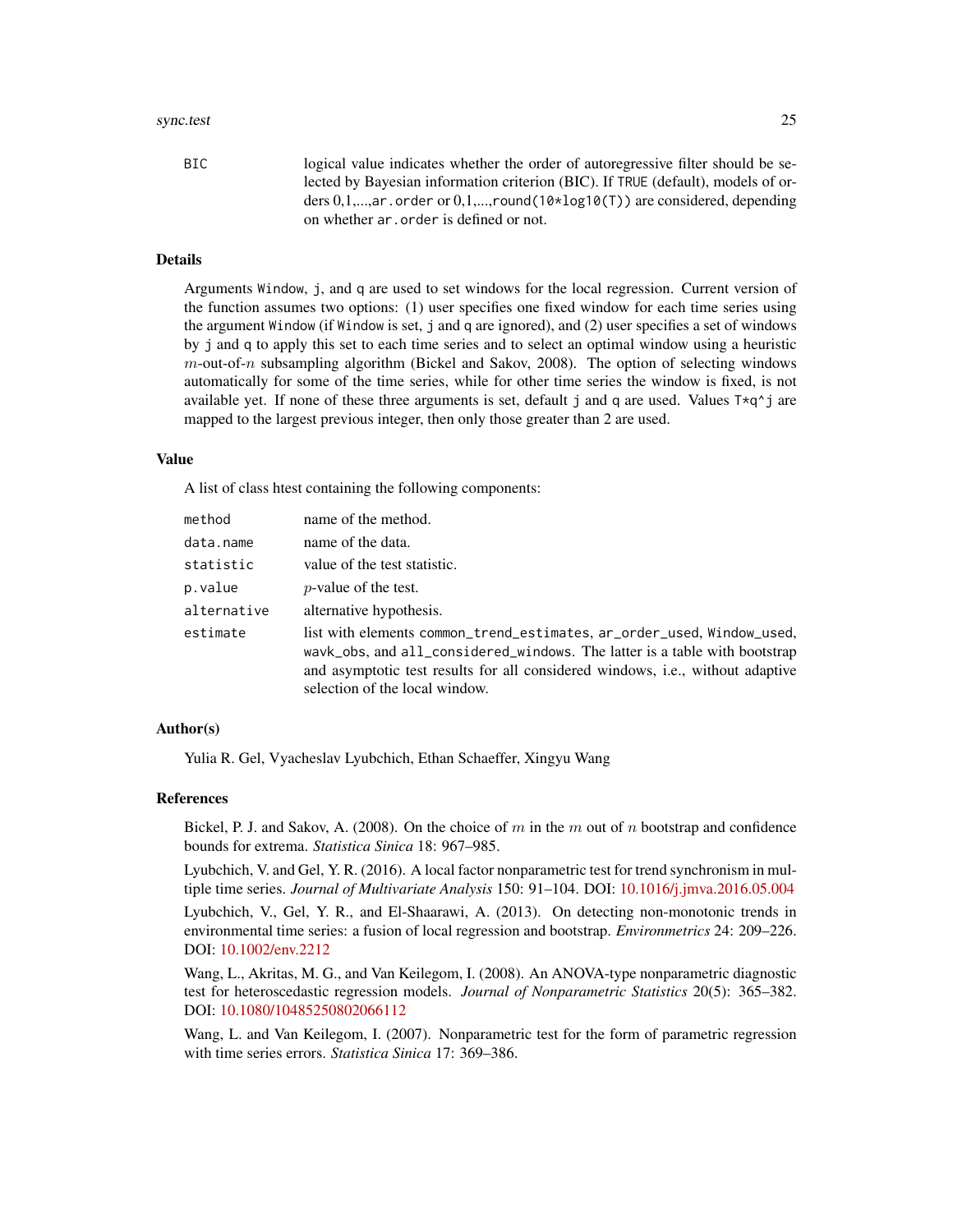# See Also

[ar](#page-0-0), [HVK](#page-14-1), [WAVK](#page-26-1), [wavk.test](#page-28-1)

```
# Fix seed for reproducible simulations:
set.seed(1)
# Simulate two autoregressive time series of length n without trend
#(i.e., with zero or constant trend)
# and arrange the series into a matrix:
n <- 200
y1 \le -\arima.sim(n = n, list(order = c(1, 0, 0), ar = c(0.6)))y2 \le -\arima.sim(n = n, list(order = c(1, 0, 0), ar = c(-0.2)))Y \leftarrow \text{cbind}(y1, y2)plot.ts(Y)
#Test H0 of a common linear trend:
## Not run:
sync.test(Y \sim t, B = 500)
## End(Not run)
# Sample output:
## Non-parametric test for synchronism of parametric trends
##
##data: Y
##Test statistic = -0.0028999, p-value = 0.7
##alternative hypothesis: common trend is not of the form Y \sim t.
##sample estimates:
##$common_trend_estimates
## Estimate Std. Error t value Pr(>|t|)
##(Intercept) -0.02472566 0.1014069 -0.2438261 0.8076179
##t 0.04920529 0.1749859 0.2811958 0.7788539
##
##$ar.order_used
## y1 y2
##ar.order 1 1
##
##$Window_used
## y1 y2
##Window 15 8
##
##$all_considered_windows
## Window Statistic p-value Asympt. p-value
## 8 -0.000384583 0.728 0.9967082
## 11 -0.024994408 0.860 0.7886005
## 15 -0.047030164 0.976 0.6138976
## 20 -0.015078579 0.668 0.8714980
##
##$wavk_obs
##[1] 0.05827148 -0.06117136
```
<span id="page-25-0"></span>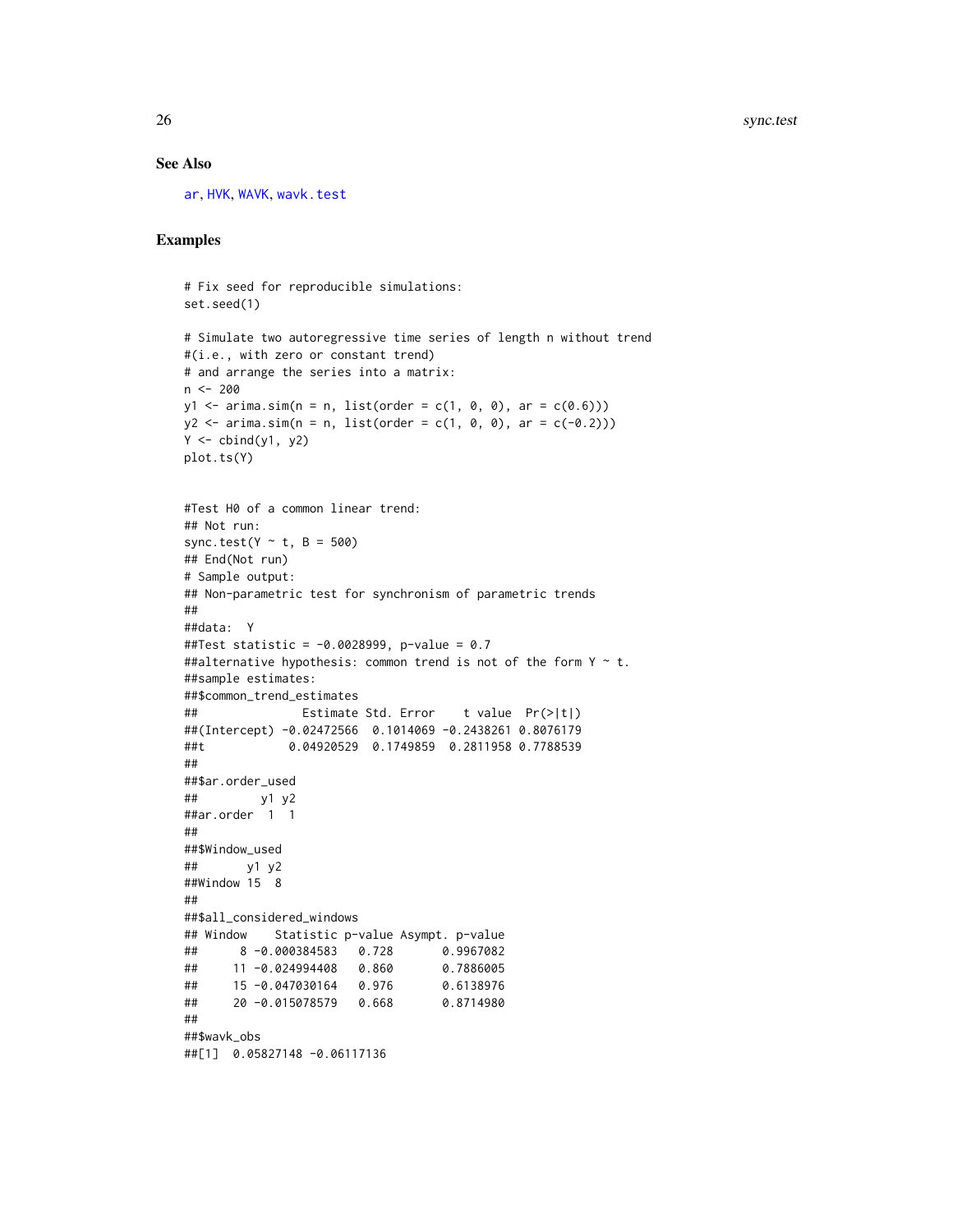#### <span id="page-26-0"></span> $WAVK$  27

```
# Add a time series y3 with a different linear trend and re-apply the test:
y3 \le -1 + 3 \times ((1:n)/n) + \text{arima.sim}(n = n, \text{ list}(\text{order} = c(1, 0, 0), \text{ ar} = c(-0.2)))Y2 \le -\text{cbind}(Y, y3)plot.ts(Y2)
## Not run:
sync.test(Y2 \sim t, B = 500)
## End(Not run)
# Sample output:
## Non-parametric test for synchronism of parametric trends
##
##data: Y2
##Test statistic = 0.48579, p-value < 2.2e-16
##alternative hypothesis: common trend is not of the form Y2 \sim t.
##sample estimates:
##$common_trend_estimates
## Estimate Std. Error t value Pr(>|t|)
##(Intercept) -0.3632963 0.07932649 -4.57976 8.219360e-06
##t 0.7229777 0.13688429 5.28167 3.356552e-07
##
##$ar.order_used
## Y.y1 Y.y2 y3
##ar.order 1 1 0
##
##$Window_used
## Y.y1 Y.y2 y3
##Window 8 11 8
##
##$all_considered_windows
## Window Statistic p-value Asympt. p-value
## 8 0.4930069 0 1.207378e-05
## 11 0.5637067 0 5.620248e-07
## 15 0.6369703 0 1.566057e-08
## 20 0.7431621 0 4.201484e-11
##
##$wavk_obs
##[1] 0.08941797 -0.07985614 0.34672734
#Other hypothesized trend forms can be specified, for example:
## Not run:
sync.test(Y \sim 1) #constant trend
sync.test(Y ~ poly(t, 2)) #quadratic trend
sync.test(Y \sim poly(t, 3)) #cubic trend
## End(Not run)
```
<span id="page-26-1"></span>WAVK *WAVK Statistic*

#### Description

Computes statistic for testing the parametric form of a regression function, suggested by Wang, Akritas and Van Keilegom (2008).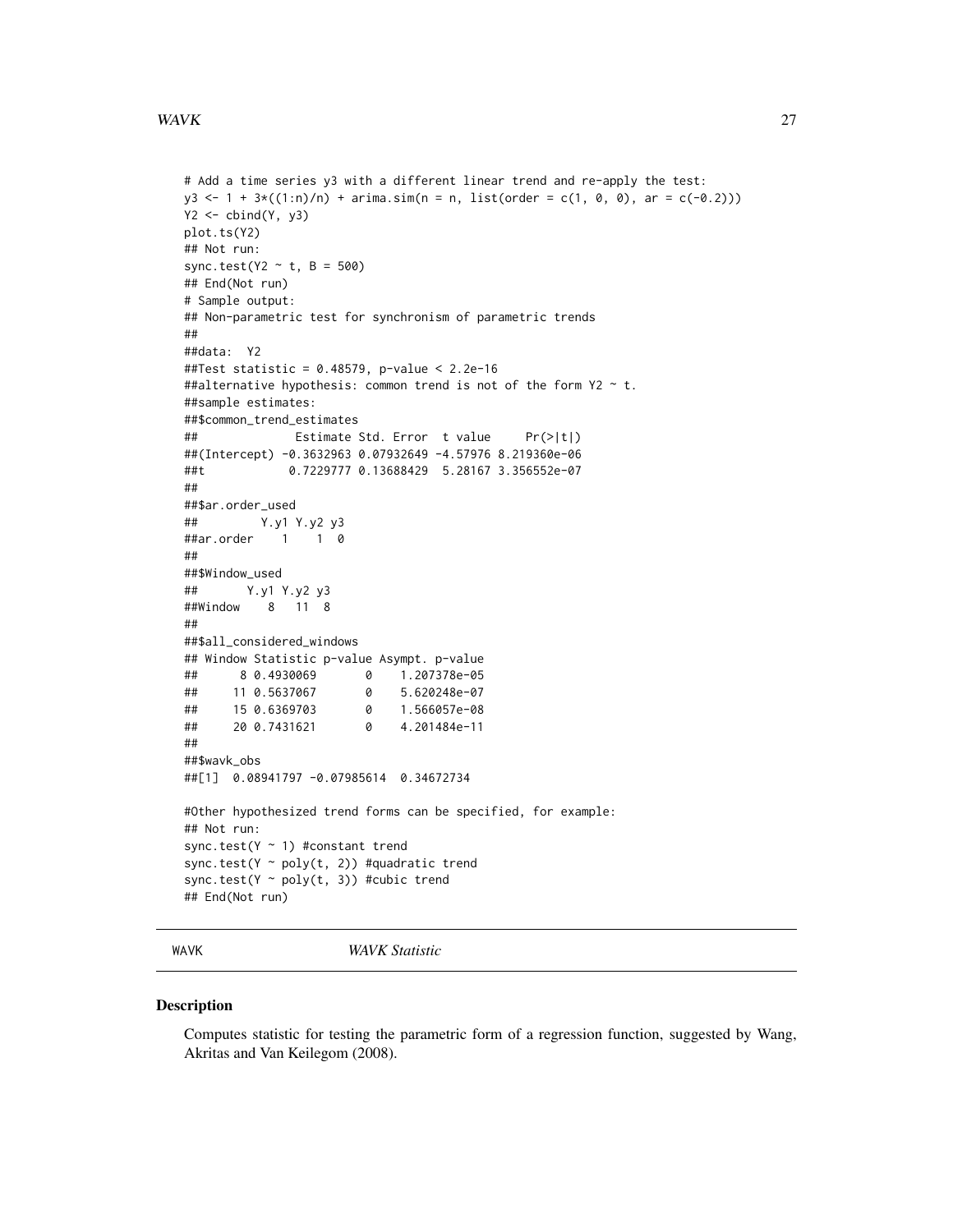#### Usage

 $WAVK(z, kn = NULL)$ 

#### **Arguments**

z pre-filtered univariate time series (see formula (2.1) by Wang and Van Keilegom, 2007):

$$
Z_i = \left(Y_{i+p} - \sum_{j=1}^p \hat{\phi}_{j,n} Y_{i+p-j}\right) - \left(f(\hat{\theta}, t_{i+p}) - \sum_{j=1}^p \hat{\phi}_{j,n} f(\hat{\theta}, t_{i+p-j})\right),
$$

where  $Y_i$  is observed time series of length n,  $\hat{\theta}$  is an estimator of hypothesized parametric trend  $f(\theta, t)$ , and  $\hat{\phi}_p = (\hat{\phi}_{1,n}, \dots, \hat{\phi}_{p,n})'$  are estimated coefficients of an autoregressive filter of order  $p$ . Missing values are not allowed.

kn length of the local window.

Value

A list with following components:

Tn test statistic based on artificial ANOVA and defined by Wang and Van Keilegom (2007) as a difference of mean square for treatments (MST) and mean square for errors (MSE):

$$
T_n = MST - MSE = \frac{k_n}{n-1} \sum_{t=1}^{T} \left( \overline{V}_{t.} - \overline{V}_{t.} \right)^2 - \frac{1}{n(k_n-1)} \sum_{t=1}^{n} \sum_{j=1}^{k_n} \left( V_{tj} - \overline{V}_{t.} \right)^2,
$$

where  $\{V_{t1}, \ldots, V_{tk_n}\} = \{Z_j : j \in W_t\}$ ,  $W_t$  is a local window,  $V_t$  and  $V$  are the mean of the tth group and the grand mean, respectively.

Tns standardized version of Tn according to Theorem 3.1 by Wang and Van Keilegom (2007):

$$
T_{ns} = \left(\frac{n}{k_n}\right)^{\frac{1}{2}} T_n \bigg/ \left(\frac{4}{3}\right)^{\frac{1}{2}} \sigma^2,
$$

where *n* is length and  $\sigma^2$  is variance of the time series. Robust difference-based Rice's estimator (Rice, 1984) is used to estimate  $\sigma^2$ .

p. value p-value for Tns based on its asymptotic  $N(0, 1)$  distribution.

#### Author(s)

Yulia R. Gel, Vyacheslav Lyubchich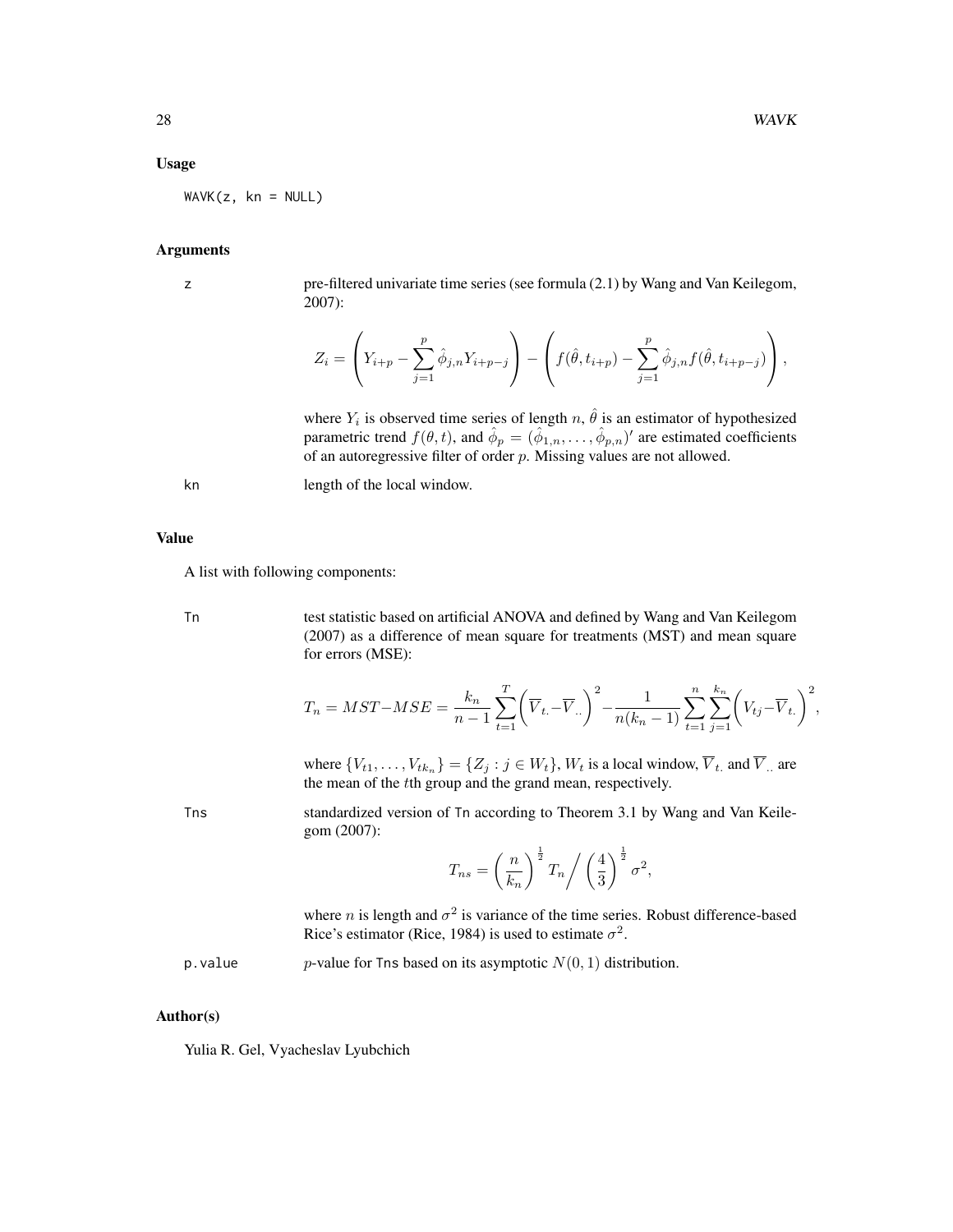#### <span id="page-28-0"></span>wavk.test 29

#### References

Rice, J. (1984). Bandwidth choice for nonparametric regression. *The Annals of Statistics* 12: 1215– 1230. DOI: [10.1214/aos/1176346788](http://dx.doi.org/10.1214/aos/1176346788)

Wang, L., Akritas, M. G., and Van Keilegom, I. (2008). An ANOVA-type nonparametric diagnostic test for heteroscedastic regression models. *Journal of Nonparametric Statistics* 20(5): 365–382. DOI: [10.1080/10485250802066112](http://dx.doi.org/10.1080/10485250802066112)

Wang, L. and Van Keilegom, I. (2007). Nonparametric test for the form of parametric regression with time series errors. *Statistica Sinica* 17: 369–386.

#### See Also

[wavk.test](#page-28-1)

#### Examples

 $z < -$  rnorm(300)  $WAVK(z, kn = 7)$ 

<span id="page-28-1"></span>wavk.test *WAVK Trend Test*

#### Description

Non-parametric test to detect (non-)monotonic parametric trends in time series.

#### Usage

```
wavk.test(formula, factor.length = c("user.defined", "adaptive.selection"),
        Window = NULL, q = 3/4, j = c(8:11), B = 1000, method = c("boot", "asympt"),ar.order = NULL, ar.method = "HVK", BIC = TRUE, out = FALSE)
```
# Arguments

| formula       | an object of class "formula", specifying the form of the parametric time trend<br>to be tested. Variable $t$ should be used to specify the form, where $t$ is specified<br>within the function as a regular sequence on the interval $(0,1]$ . See 'Examples'.                                                                                                                                                                                                                                                   |
|---------------|------------------------------------------------------------------------------------------------------------------------------------------------------------------------------------------------------------------------------------------------------------------------------------------------------------------------------------------------------------------------------------------------------------------------------------------------------------------------------------------------------------------|
| factor.length | method to define the length of local windows (factors). Default option "user. defined"<br>allows to set only one value of the argument Window. The option "adaptive. selection"<br>sets method = "boot" and employs heuristic $m$ -out-of- $n$ subsampling algo-<br>rithm (Bickel and Sakov, 2008) to select an optimal window from the set of<br>possible windows length $(x) \star q \uparrow j$ whose values are mapped to the largest pre-<br>vious integer and greater than 2. x is the time series tested. |
| Window        | length of the local window (factor), default is round( $\emptyset$ . 1*length(x)), where x<br>is the time series tested. This argument is ignored if factor. length = "adaptive. selection".                                                                                                                                                                                                                                                                                                                     |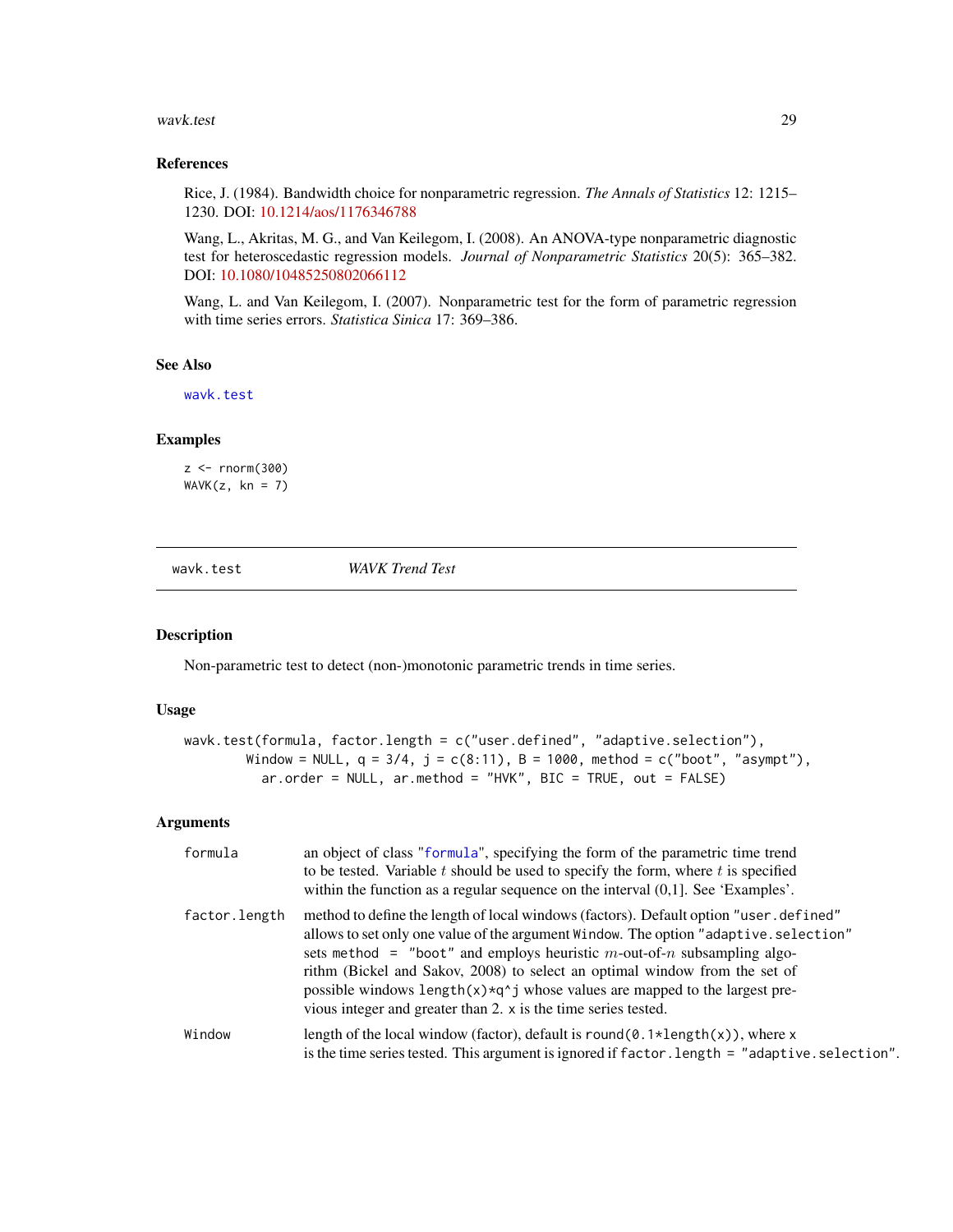| q            | scalar from 0 to 1 to define the set of possible windows when $factor.length =$<br>"adaptive.selection". Default is $3/4$ . This argument is ignored if factor.length =<br>"user.defined".                                                                                                                                                 |
|--------------|--------------------------------------------------------------------------------------------------------------------------------------------------------------------------------------------------------------------------------------------------------------------------------------------------------------------------------------------|
| j            | numeric vector to define the set of possible windows when factor. length =<br>"adaptive.selection". Default is $c(8:11)$ . This argument is ignored if<br>$factor.length = "user.defind".$                                                                                                                                                 |
| <sub>B</sub> | number of bootstrap simulations to obtain empirical critical values.                                                                                                                                                                                                                                                                       |
| method       | method of obtaining critical values: from asymptotical ("asympt") or bootstrap<br>("boot") distribution. If factor. length = "adaptive. selection" the option<br>"boot" is used.                                                                                                                                                           |
| ar.order     | order of autoregressive filter when BIC = FALSE, or the maximal order for BIC-<br>based filtering. Default is round( $10 \times log10(length(x)))$ , where x is the time<br>series tested.                                                                                                                                                 |
| ar.method    | method of estimating autoregression coefficients. Default "HVK" delivers robust<br>difference-based estimates by Hall and Van Keilegom (2003). Alternatively,<br>options of ar function can be used, such as "burg", "ols", "mle", and "yw".                                                                                               |
| <b>BIC</b>   | logical value indicates whether the order of autoregressive filter should be se-<br>lected by Bayesian information criterion (BIC). If TRUE (default), models of or-<br>ders $0,1,,ar$ order or $0,1,,round(10 \times log10 (length(x)))$ are considered,<br>depending on whether ar order is defined or not. x is the time series tested. |
| out          | logical value indicates whether full output should be shown. Default is FALSE.                                                                                                                                                                                                                                                             |
|              |                                                                                                                                                                                                                                                                                                                                            |

# Value

A list with class htest containing the following components:

| method      | name of the method.                                                                                                                                                                                                             |
|-------------|---------------------------------------------------------------------------------------------------------------------------------------------------------------------------------------------------------------------------------|
| data.name   | name of the data.                                                                                                                                                                                                               |
| statistic   | value of the test statistic.                                                                                                                                                                                                    |
| p.value     | <i>p</i> -value of the test.                                                                                                                                                                                                    |
| alternative | alternative hypothesis.                                                                                                                                                                                                         |
| parameter   | window that was used.                                                                                                                                                                                                           |
| estimate    | list with the following elements: estimated trend coefficients; user-defined or<br>BIC-selected AR order; estimated AR coefficients; and, if factor. length =<br>"adaptive.selection", test results for all considered windows. |

# Author(s)

Yulia R. Gel, Vyacheslav Lyubchich, Ethan Schaeffer

# References

Bickel, P. J. and Sakov, A. (2008). On the choice of  $m$  in the  $m$  out of  $n$  bootstrap and confidence bounds for extrema. *Statistica Sinica* 18: 967–985.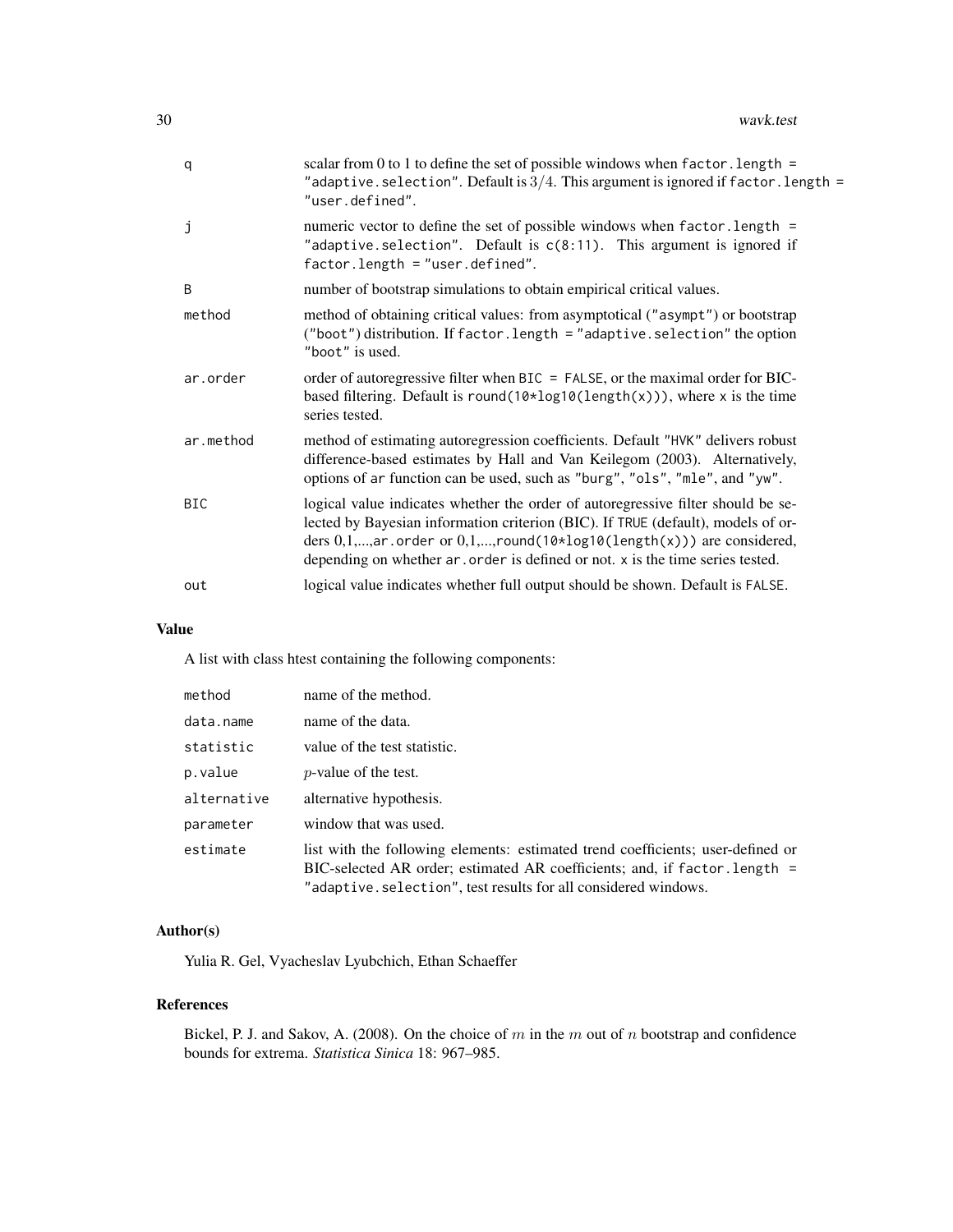<span id="page-30-0"></span>Hall, P. and Van Keilegom, I. (2003). Using difference-based methods for inference in nonparametric regression with time series errors. *Journal of the Royal Statistical Society: Series B (Statistical Methodology)*, 65: 443–456. DOI: [10.1111/1467-9868.00395](http://dx.doi.org/10.1111/1467-9868.00395)

Lyubchich, V., Gel, Y. R., and El-Shaarawi, A. (2013). On detecting non-monotonic trends in environmental time series: a fusion of local regression and bootstrap. *Environmetrics* 24: 209–226. DOI: [10.1002/env.2212](http://dx.doi.org/10.1002/env.2212)

Wang, L., Akritas, M. G., and Van Keilegom, I. (2008). An ANOVA-type nonparametric diagnostic test for heteroscedastic regression models. *Journal of Nonparametric Statistics* 20(5): 365–382. DOI: [10.1080/10485250802066112](http://dx.doi.org/10.1080/10485250802066112)

Wang, L. and Van Keilegom, I. (2007). Nonparametric test for the form of parametric regression with time series errors. *Statistica Sinica* 17: 369–386.

# See Also

[ar](#page-0-0), [HVK](#page-14-1), [WAVK](#page-26-1), [sync.test](#page-23-1)

```
# Fix seed for reproducible simulations:
set.seed(1)
#Simulate autoregressive time series of length n with smooth quadratic trend:
n < -100tsTrend <- 1 + 2*(1:n/n) + 4*(1:n/n)^2
tsNoise \leq - arima.sim(n = n, list(order = c(2, 0, 0), ar = c(-0.7, -0.1)))
U <- tsTrend + tsNoise
plot.ts(U)
#Test H0 of a linear trend, with m-out-of-n selection of the local window:
## Not run:
wavk.test(U \sim t, factor.length = "adaptive.selection")
## End(Not run)
# Sample output:
## Trend test by Wang, Akritas, and Van Keilegom (bootstrap p-values)
##
##data: U
##WAVK test statistic = 5.3964, adaptively selected window = 4, p-value < 2.2e-16
##alternative hypothesis: trend is not of the form U \sim t.
#Test H0 of a quadratic trend, with m-out-of-n selection of the local window
#and output of all results:
## Not run:
wavk.test(U \sim poly(t, 2), factor.length = "adaptive.selection", out = TRUE)
## End(Not run)
# Sample output:
## Trend test by Wang, Akritas, and Van Keilegom (bootstrap p-values)
##
##data: U
```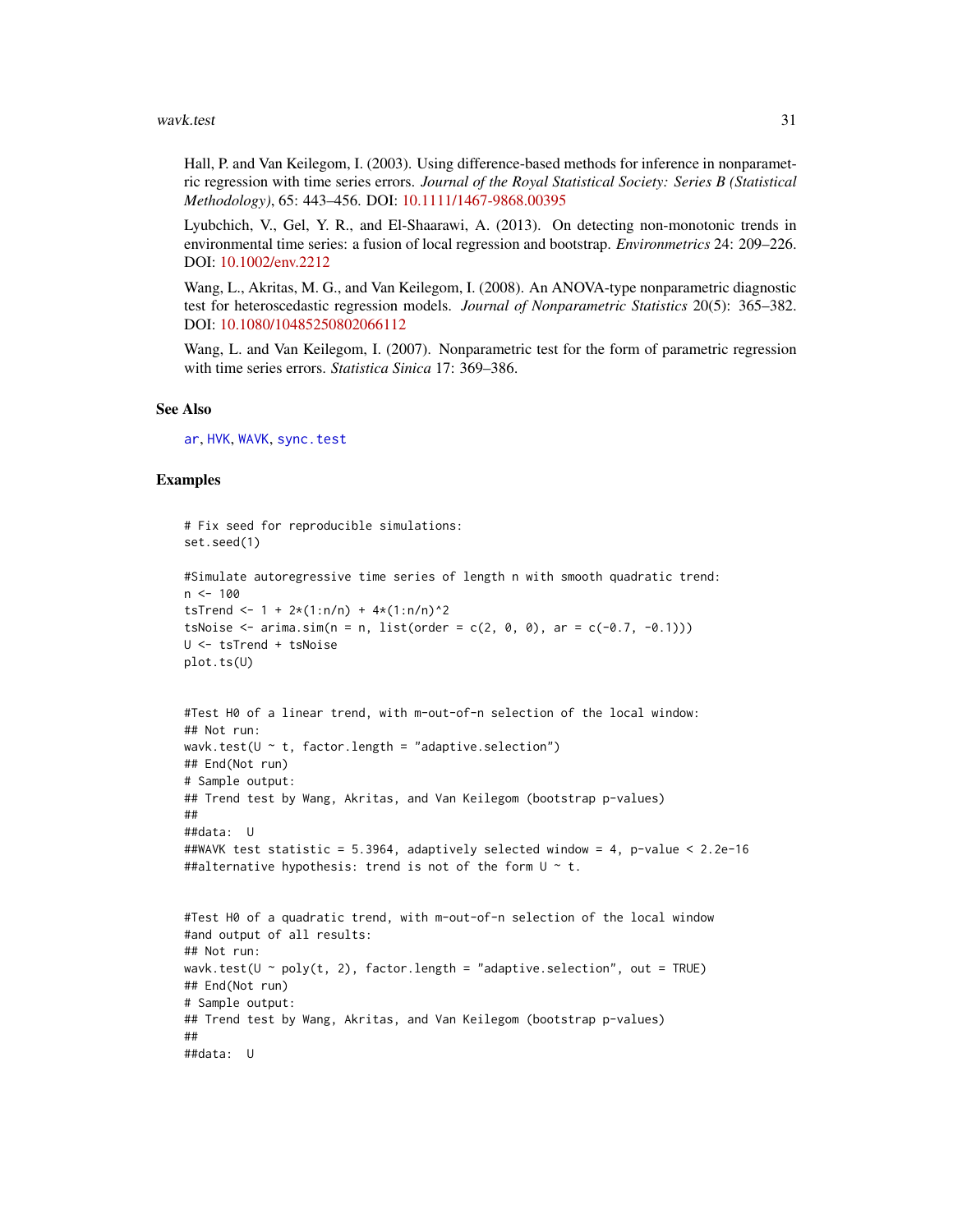```
##WAVK test statistic = 0.40083, adaptively selected window = 4, p-value = 0.576
##alternative hypothesis: trend is not of the form U \sim poly(t, 2).
##sample estimates:
##$trend_coefficients
##(Intercept) poly(t, 2)1 poly(t, 2)2
## 3.408530 17.681422 2.597213
##
##$AR_order
##[1] 1
##
##$AR_coefficients
## phi_1
##[1] -0.7406163
##
##$all_considered_windows
## Window WAVK-statistic p-value
## 4 0.40083181 0.576
## 5 0.06098625 0.760
## 7 -0.57115451 0.738
## 10 -1.02982929 0.360
# Test H0 of no trend (constant trend) using asymptotic distribution of statistic.
wavk.test(U \sim 1, method = "asympt")
# Sample output:
## Trend test by Wang, Akritas, and Van Keilegom (asymptotic p-values)
##
##data: U
##WAVK test statistic = 25.999, user-defined window = 10, p-value < 2.2e-16
##alternative hypothesis: trend is not of the form U ~ 1.
```